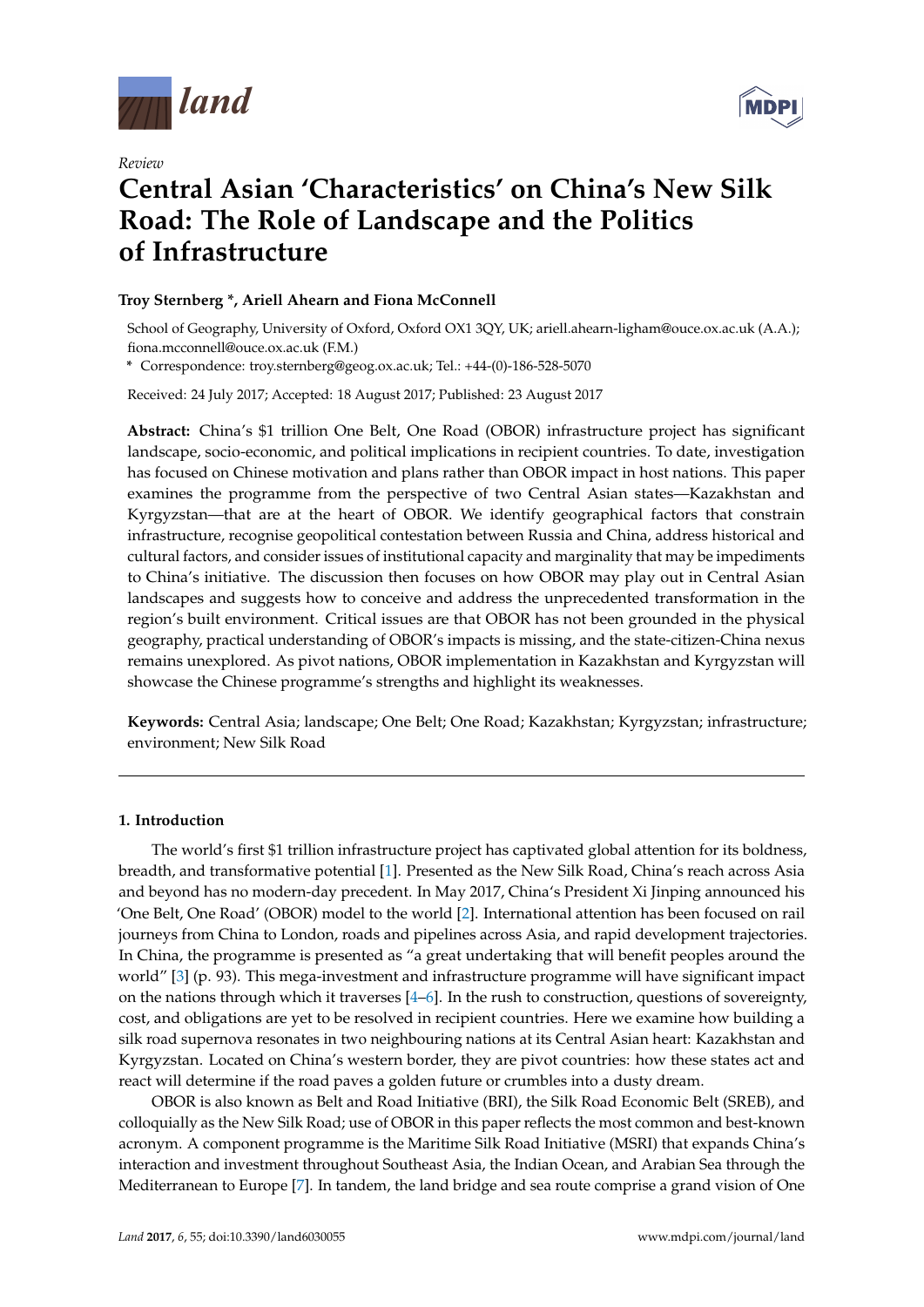Belt, One Road that encompasses multiple economic and political aims across dozens of countries [\[8\]](#page-12-6). Narratives in the expanding literature on OBOR consider Chinese motivations, strategic implications, economic integration, and geopolitical forces [\[5](#page-12-7)[,6](#page-12-4)[,9](#page-12-8)[,10\]](#page-12-9). Recent scholarship is starting to conceptualise the programme through a range of theoretical lenses, yet has limited detail or regional and national specificity [\[7\]](#page-12-5). Parsing meaning at state and sub-national levels in recipient countries has yet to feature; nor do narratives engage with the role that physical environments through which OBOR travels will have. This paper examines the overland Belt and Road Initiative from the perspective of two Central Asian 'frontier states' (from China's viewpoint) and differentiates Kazakh and Kyrgyz roles and abilities to shape or benefit from OBOR. Further, we identify geographical factors that constrain infrastructure, recognise geopolitical contestation between Russia and China, address historical and cultural factors, and consider issues of institutional capacity and marginality that may be impediments to China's OBOR.

Whilst the emergent discussion of OBOR presents a policy, economic, and international relations perspective on the programme [\[5](#page-12-7)[–7\]](#page-12-5), the lack of engagement with landscapes for the world's largest infrastructure programme is striking. As OBOR aims to cross the Himalaya, Pamir, and Tien Shan mountains, traverse the deserts and steppe of Central, South, and Southwest Asia, and pass through active conflict zones (notably Afghanistan), overcoming geography, culture, and sparse resources (think water or food) will be a major challenge and consume much time and resources. Creating infrastructure involves residents, communities, governments, and physical embodiments of the nation state; thus, how land and society interact with an expansive foreign hegemon is an essential research focus. Integrating notions of land and geography, this paper evaluates how OBOR may play out in Kazakhstan and Kyrgyzstan. We examine the limited body of literature on OBOR that incorporates Central Asia (see [\[5,](#page-12-7)[11](#page-12-10)[–13\]](#page-12-11)), tease out specific Kazakh and Kyrgyz motivations and concerns within this assessment (see [\[14–](#page-12-12)[16\]](#page-12-13) and introduce an applied geography view to consider the implications when 'earth and infrastructure' meet [\[17\]](#page-13-0) (p. 2). The paper first contextualises OBOR in Central Asia and then considers regional geo-politics and geo-economics. Next, the physical landscape and infrastructure are examined and relevant social forces highlighted. The discussion then focuses on how OBOR may play out in Central Asia and suggests how the paper's original research idea can address an unprecedented transformation in the region's built environment.

# **2. Contextualising OBOR in Central Asia: Regional Histories, Geopolitics, and Geoeconomics**

Chinese presentation of OBOR is as an idea or theme for engagement and development rather than a firm plan or roadmap [\[6\]](#page-12-4). Whilst OBOR details are elusive to outsiders, from the Chinese perspective it is 'an abstract and metaphorical concept' with the ancient silk road as a touchstone [\[18\]](#page-13-1) (p. 2). This obscures the realpolitik of the programme that is President Xi Jinping's 'one and only major foreign policy initiative' [\[6\]](#page-12-4) (p. 4). Any major transnational infrastructure programme is laden with expectation and liabilities; one country's outreach and expansion is another's incursion and obligation. Perhaps the two sides find a shared space of differentiated but positive benefit for both; for that to happen requires clarity of intent, roles, politics, and economic versus social benefits for giver and receiver at the outset. Cooley [\[5\]](#page-12-7) presents the New Silk Road as a contest between 'traders'—development and economic interests—versus 'gamers' that see geopolitical angles as primary. Sidaway and Woon [\[4\]](#page-12-3) (p. 4) assimilate this to suggest OBOR is a 'geopolitical strategy, albeit dependent and anchored on economic rationale'. China's intentional ambiguity [\[9\]](#page-12-8) feeds a 'net gain' approach as opposed to a more benign regional development and soft power effort [\[19\]](#page-13-2). Other interpretations of the motivations underpinning OBOR abound (Table [1\)](#page-2-0), from it being a project to absorb excess Chinese labour and capacity to the internationalisation of the yuan [\[19](#page-13-2)[,20\]](#page-13-3). Whatever socio-political paradigm is intended or dominates, the impact will be most directly felt in its immediate neighbours that control the gateway to the west—Kazakhstan and Kyrgyzstan.

Central Asia is the historic core of silk roads through time [\[21](#page-13-4)[–25\]](#page-13-5). It is here that Alexander the Great died in his quest for empire; where Marco Polo searched for silk routes to Venice, and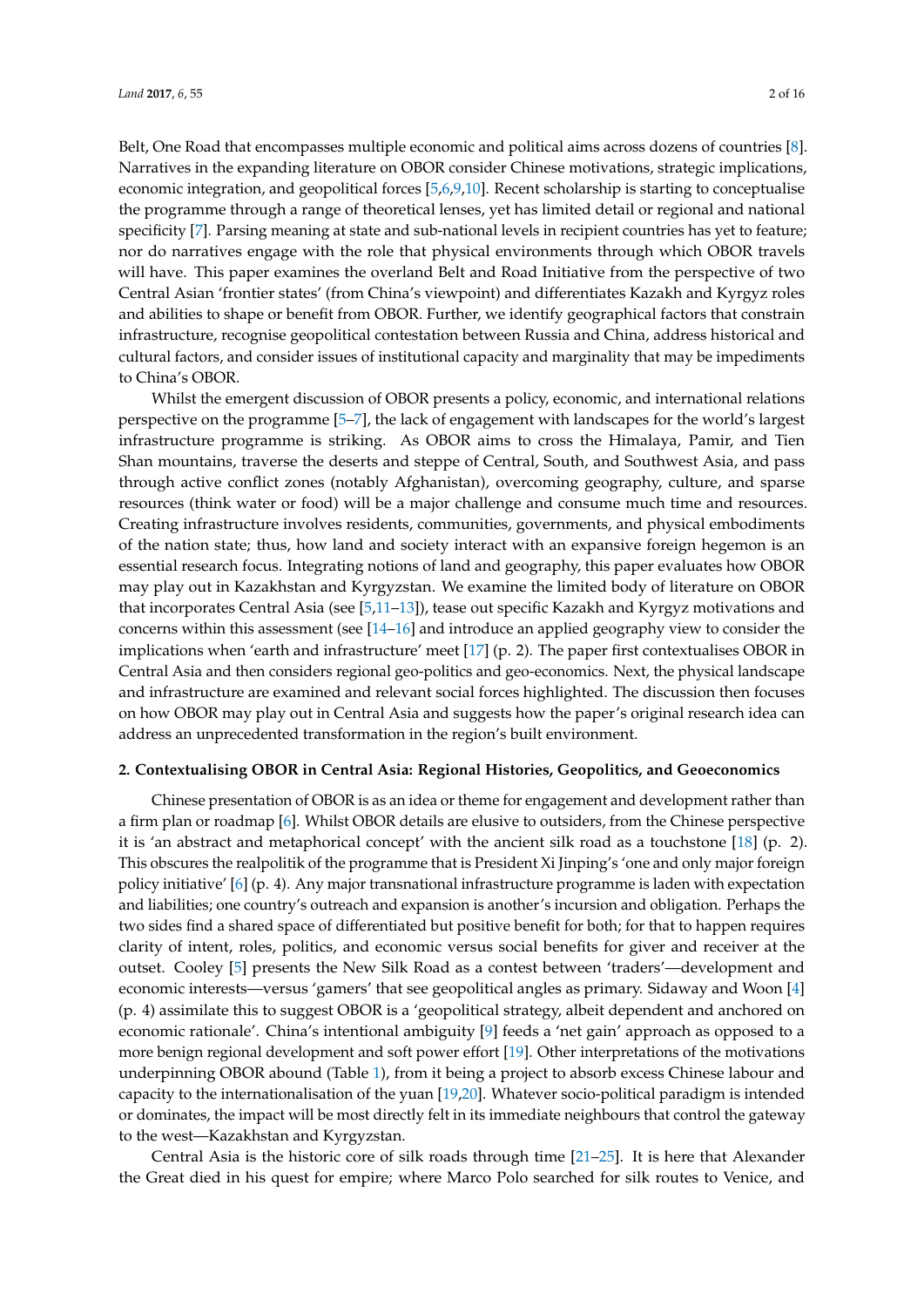Britain and Russia contest[ed](#page-13-6) the Great Game that contributed to regional isolation [26]. Past silk roads between China and empires to the west presented Central Asia as 'mere transit stations' along the route [27] (p. 433). A century ago a British geographer and politician [28] identified Central Asia as the geographical 'pivot' of history, which all great land empires must control. This enduring saga is germane today, for this is where geography framed the past and economics aims to determine the future [29]. The Dzungarian Gate on the China-Kazakh border and the Torugart pass from Kashgar to Naryn, Kyrgyzstan are two of the few openings in the Tien Shan and Pamir mountains that allow past and present trade caravans to flourish (see Figure [1\)](#page-2-1). Before China can access European markets overland, before goods can flow to West Asia and the Mediterranean and resources return to China, Kazakhstan and Kyrgyzstan must be crossed.

| <b>Table 1.</b> Motivating factors for One Belt, One Road. |  |  |
|------------------------------------------------------------|--|--|

<span id="page-2-0"></span>

| <b>Reason</b>                                                    | Citation                    |
|------------------------------------------------------------------|-----------------------------|
|                                                                  |                             |
| Internationalisation of the Yuan                                 | Chatham House (2017) [20]   |
| Infrastructure development in Asia                               | Lim $2016$ [6]              |
| Consume overproduction, overcapacity, excess products            | Lim $2016$ [6]              |
| Reduce unskilled unemployment in China                           | Tang 2015 [30]              |
| Improve regional transport links                                 | Lain and Pantucci 2015 [29] |
| Gain access to natural resources, oil, gas                       | Tang 2015 [30]              |
| Increase Chinese soft power and good will                        | Sidaway and Woon 2017 [4]   |
| Foreign policy initiative                                        | Lim $2016$ [6]              |
| Sino-centric unipolar Asia                                       | Malik in Sulekha 2017 [31]  |
| Road to empire                                                   | Financial Times 2015 [32]   |
| Benefits of development and prosperity                           | Sidaway & Woon 2017 [4]     |
| Enhance Chinese social stability and security                    | Rolland 2017 [3]            |
| Central Asia as "key areas" for China's national energy security | Rolland 2017 [3]            |
| Integrate Eurasian continent by 2050                             | Rolland 2017 [3]            |

<span id="page-2-1"></span>

**Figure 1.** Map of Central Asia with geographical features (mountains, desert, steppe) and existing **Figure 1.** Map of Central Asia with geographical features (mountains, desert, steppe) and existing major infrastructure (pipelines, railroads). major infrastructure (pipelines, railroads).

Based on their histories, politics and socio-cultural contexts, Central Asian states have their own distinctive interpretations of what a New Silk Road means [\[7\]](#page-12-5). Location makes Kazakhstan and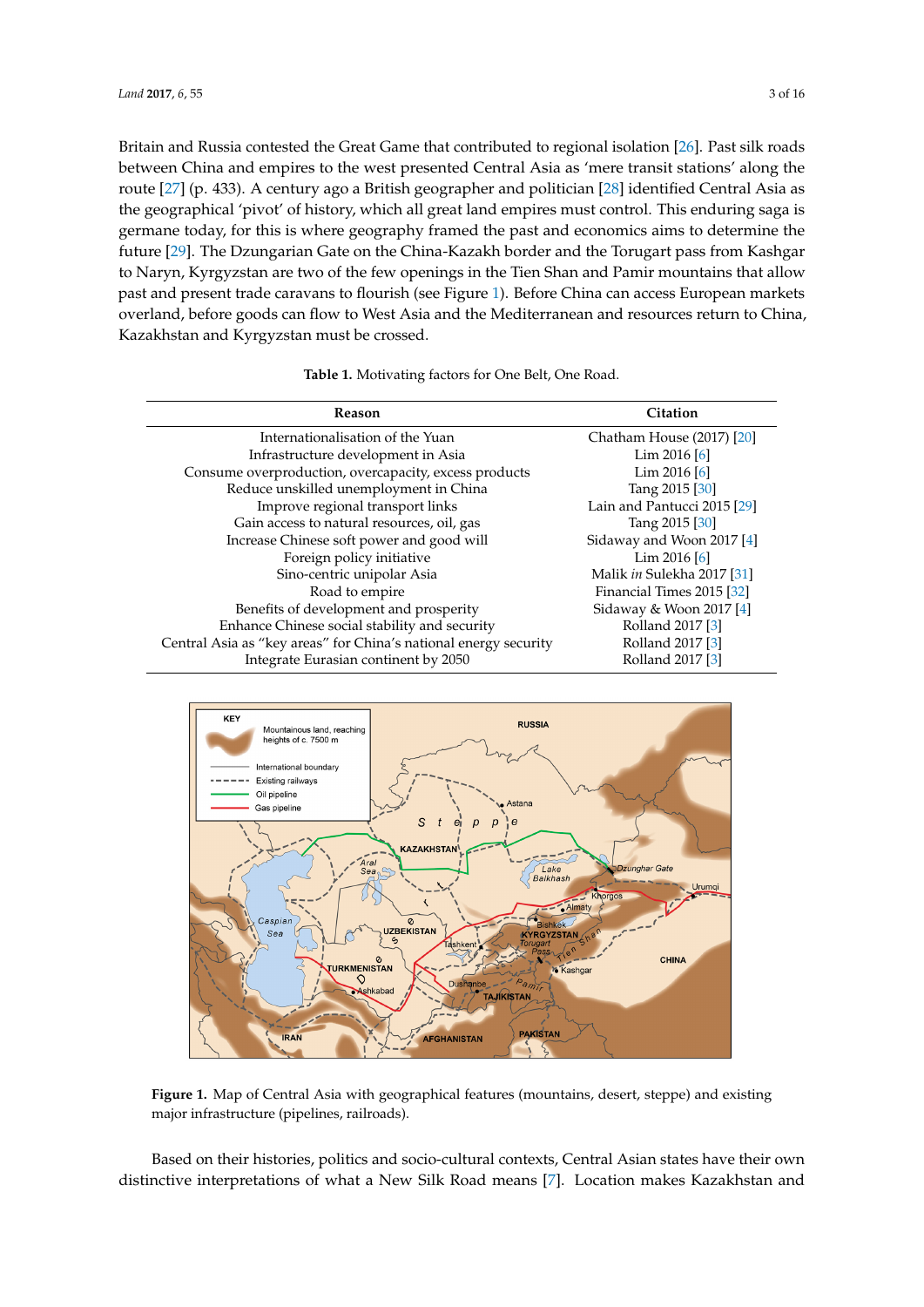Kyrgyzstan the two key Central Asian players, though the countries have vastly divergent interests and needs. Kazakhstan presents an autocratic, rentier state that has extensive trade links and higher per capita income than China (\$12,436 vs. \$7616) [\[11,](#page-12-10)[33\]](#page-13-13). Driven by energy resources and pipelines to western China, Kazakhstan can self-fund and self-direct infrastructure and development if desired; its energy hub is centred in the Caspian basin and is thus closer to Europe than China. Kyrgyzstan, with its struggling democracy, low living standard (\$1267 GDP per capita) and mountainous terrain has limited economic resources; already 50% of its national debt is owed to China. Both nations fear Chinese stealth encroachment through OBOR, with hints at new 'fangs of imperialism' [\[31\]](#page-13-11) (p. 1). At the same time, both states are members of the Russia-driven Eurasian Economic Commission (EEU) that cedes significant trade rights and favours political deference to Russia. This drives a bifurcation between two spheres, as economics and development is dominated by China [\[13\]](#page-12-11), yet must exist within Russian military, social, and political hegemony. In fact, the term 'New Silk Road' first appeared in 2011 as a US State Department initiative for 'new North-South transit and trade routes that complement vibrant East-West connections across Eurasia' ([\[34\]](#page-13-14) (p. 1); [\[35\]](#page-13-15)). The American initiative built on past Soviet economic flows through Central Asia. Announced by the US State Department as part of its exit strategy from Afghanistan, its aim was to re-integrate the country into traditional trading routes. Though conceptual frameworks have varied, the initiative's key points appear to presage and to have become core elements of China's nearly identical 2015 OBOR outline (Table [2\)](#page-3-0) [\[9\]](#page-12-8).

|  |  | <b>Table 2.</b> New Silk Road Initiatives. |
|--|--|--------------------------------------------|
|  |  |                                            |

<span id="page-3-0"></span>

| 2011 | <b>US-New Silk Road Initiative</b> | 2015 | China-New Silk Road *                  |
|------|------------------------------------|------|----------------------------------------|
|      | Regional energy markets            |      | Connectivity-infrastructure, logistics |
|      | Trade and Transport                |      | energy, communication                  |
| 3    | Customs and border operations      |      | Trade and customs                      |
| 4    | Businesses and people-to-people    |      | Financial integration                  |
|      |                                    | 4    | People to people bond                  |
|      |                                    | 5    | Policy coordination                    |

\* Document officially titled Visions and Actions on Jointly Building Silk Road Economic Belt and twenty-first century Maritime Silk Road [\[36\]](#page-13-16).

With such a major infrastructure programme come a suite of ancillary factors that are influenced by domestic circumstances in host nations. These include indirect OBOR implications from reshaping border zones (e.g., Khorgos Special Economic Zone, Kazakhstan), state capacity to direct, absorb, and monitor projects, and manifestations of marginality (social, economic, ecological, political) to ethnic contestation, (dis)integration along transport routes, and engagement and benefit from OBOR at community levels [\[14](#page-12-12)[,37\]](#page-13-17). The uncertainty and potential direction of OBOR implementation is reflected in the \$46 billion Chinese-Pakistan Economic Corridor (CPEC) where the programme is most advanced [\[3\]](#page-12-2). The infrastructure crosses the Himalayas to Gwadar port on the Indian Ocean and involves tens of thousands of Chinese workers. Less direct are the routing of the pipeline and transport links within Pakistan, interaction with local populations, ethnic unrest, implications for fragile state institutions, and perceptions of benefit or exclusion. Issues of security and surveillance, rights of residents, water and environmental degradation, and wielding of de facto supra-state power raise questions about levers of control and for who's benefit is OBOR designed [\[38\]](#page-13-18). Resultant political infighting, grasping for infrastructure, volta face in nationalistic policy, and weak monitoring institutions point to the disruption major external infrastructure projects can have. Similar complexities can be expected as OBOR expands into Central Asia.

With an \$8 trillion Asian infrastructure deficit, China's 'most significant and far reaching project . . . ever' expects to find receptive hosts in need of what may be on offer [\[5\]](#page-12-7) (p. 11). Yet in traversing a region, economic and political forces become entwined with realpolitik. The five post-Soviet Central Asian states are caught in a bind: they must reconcile Russia's historic role with China's expanding economic dominance [\[35\]](#page-13-15). Participation in OBOR may not be centred on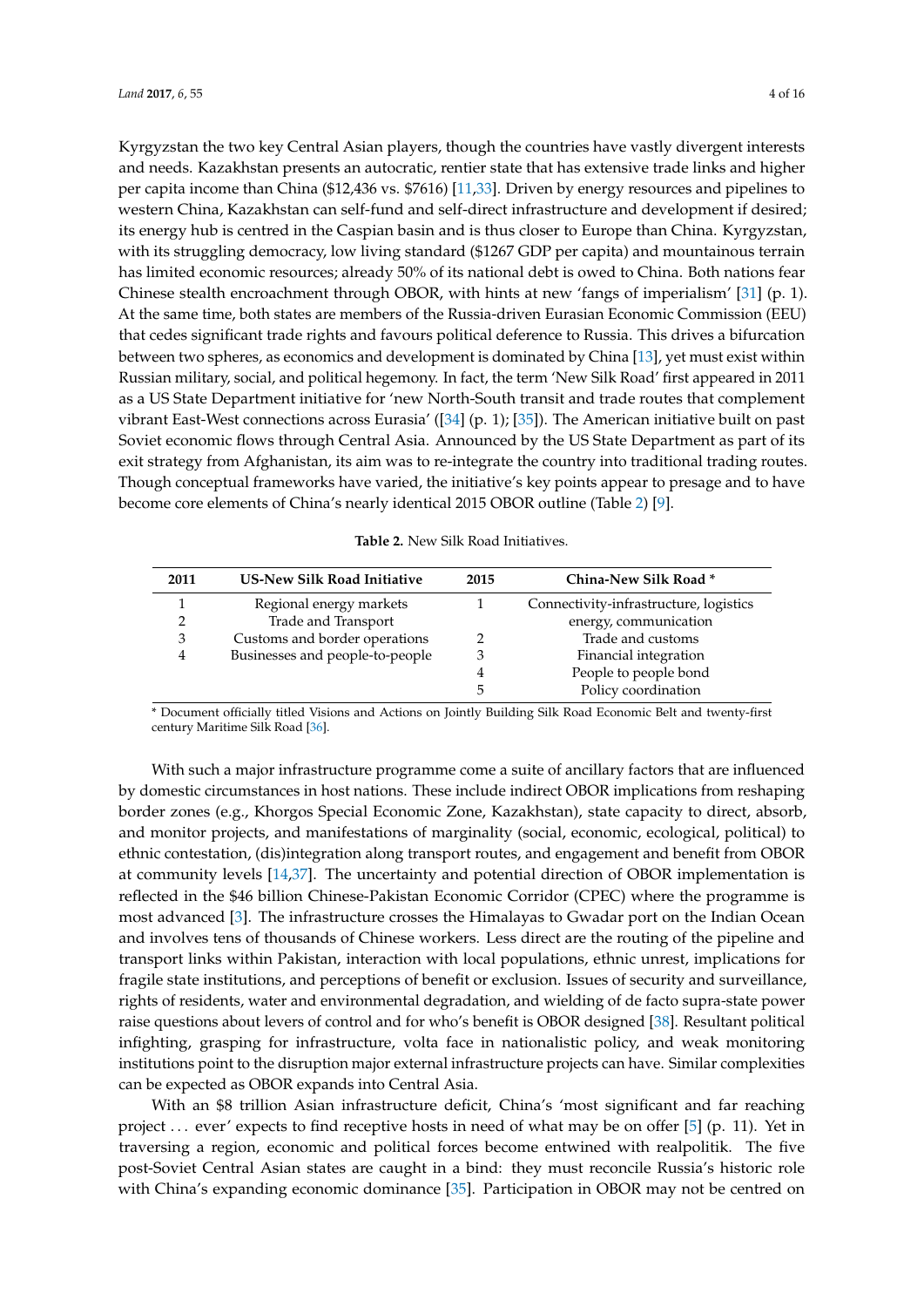local interest and consent as much as acceptance of projects sanctioned by the regional hegemons. Thus, Russia will favour train lines through Kazakhstan that bring it goods and tariffs over tracks to the Caspian Sea that benefit China or Europe instead [\[12\]](#page-12-14). With funding directed by China, benefits will accrue through opening new markets for goods, procuring resources, and increasing access and engagement in previously underserved areas. Presented as an economic corridor, an OBOR of pipelines, bridges, roads, etc. is imagined for Central Asia to enhance security and energy cooperation [\[4\]](#page-12-3). The concurrent launch of the Asian Infrastructure Investment Bank (AIIB) provides both a funding source and implied international backing for large scale building projects.

Whilst OBOR, BRI, and the New Silk Road are all about China [\[39\]](#page-13-19), frontier states are not a vacuum waiting to be filled or controlled [\[7\]](#page-12-5). A large part of any regional infrastructure programme goes through former Soviet territory that remains Russia's near-abroad today. This geopolitical background has created a convoluted *ménage a trois* between China, Russia, and comparatively weak Central Asian states [\[35\]](#page-13-15). Russia combines its roles as former (and aspiring) political overlord, military guarantor of (or perhaps threat to) sovereignty, trade partner through the Eurasian Economic Union (EEU), and cultural (particularly language, alphabet (Cyrillic vs. Latin) and media) touchstone with its former republics [\[10,](#page-12-9)[40\]](#page-13-20). Though there are existing tripartite relations through the ongoing Shanghai Cooperation Organisation security alliance, the supercedent EEU dominates structural interaction between Russia and Central Asian states without China's participation [\[41\]](#page-13-21). Separate from Russian-Chinese relations, the EEU sets out a protocol that Kyrgyzstan and Kazakhstan follow for multi-faceted relations with trade benefits and restrictions within which China-Central Asian relations must be balanced. Thus, the two states are situated between two superpowers with different agendas. This is most notable in economics, where Central Asian trade with China increased from \$1 billion in 2002 to \$45 billion in 2014 [\[42\]](#page-13-22). The political and economic divergence leaves these states facing two masters with different remits and agendas, and potentially conflicting rather than co-existing interests. Russian self-interest will favour infrastructure that will be beneficial through trade, resources, and transit fees [\[12\]](#page-12-14). Reflecting this dichotomy, both countries export more to Russia than China, yet China is the largest source of imports. The unequal stature of the two key states finds that >80% of China's regional trade is with Kazakhstan; benefits will thus accrue to Kazakhstan with limited support for disadvantaged Kyrgyzstan. Further, ethnic clashes have soured relations between Kyrgyzstan and Uzbekistan [\[43,](#page-14-0)[44\]](#page-14-1) with implications for China's envisioned shared projects (pipelines, railroads) through the Fergana Valley and onward to Afghanistan, Iran, and West Asia.

China has been instrumental in Kyrgyzstan's meagre development efforts whilst Russia maintains a military base. Vast amounts of new infrastructure is needed to replace aging and obsolete Soviet power plants, roads, bridges, dams, and hydro-electric power in Kyrgyzstan [\[45\]](#page-14-2). Yet the value of infrastructure-build for China in the country is not clear. Kyrgyzstan is central to the key planned rail route from Kashgar through Naryn and on to Uzbekistan [\[46\]](#page-14-3), though currently China finds faster access traversing through Kazakhstan to Xinjiang Province. Such structural issues may limit and prescribe benefits to Kyrgyzstan. An unmentioned part of transport development in Kyrgyzstan is that its most valuable transit commodity is not minerals or oil but drugs. The state is on the main heroin route from Afghanistan to Europe through Kazakhstan and Russia where 25% of the supply is transported [\[47\]](#page-14-4). Any expansion of roads without concomitant increased drug interdiction will potentially facilitate criminal activity and trafficking, including to China's eastern heartland. Infrastructure also represents possible links between ethnic groups separated by borders, facilitates transnational networks, and represents pathways for migrants. For example, China claimed Uighur separatists were responsible for the 30 August 2016 car bomb attack on the Chinese Embassy in Bishkek, Kyrgyzstan [\[48\]](#page-14-5).

In sum, OBOR is a project writ large with myriad intentions and possible implications. At the macro-scale, it is a presentation of China to the world in the 21st century. A Chinese government perspective stresses 'development and prosperity', that OBOR 'is not a tool of geopolitics' and 'growing power and investments should not be seen as threatening' [\[4\]](#page-12-3) (p. 3). What is written on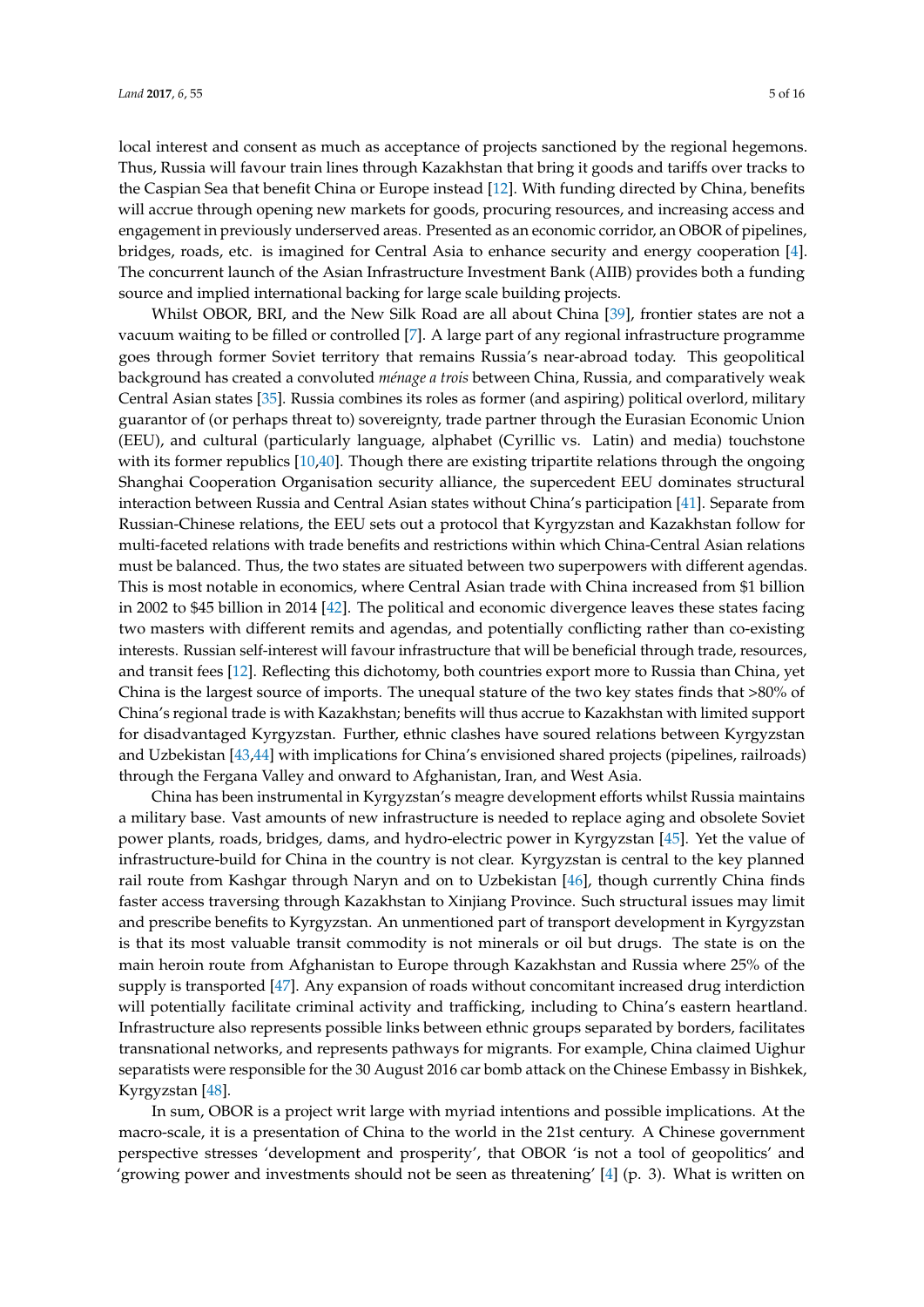OBOR is reflective of foreign perceptions of China's global engagement; circumspect articles decipher signals framed by external expectations and power relations vis-à-vis China. What is missing is the transition in thought to what OBOR tentacles may look like and engender on the ground in receiving nations. Existing narratives present OBOR as China's coming out event; now an interpretation and understanding of what this means for frontier states and host nations is imperative. As receivers of action, investment, and infrastructure, states are exposed to direct (physical, economic) and ancillary (social, environmental, political) benefits and costs.

Central Asia is largely overlooked in existing literature on OBOR, which has thus far largely attended to Chinese narratives about the initiative  $(4]$ , the Maritime Silk Road component (e.g., [\[7\]](#page-12-5)), Chinese economic and political expansion in South East Asia [\[49\]](#page-14-6), and the China-Pakistan Economic Corridor [\[3\]](#page-12-2). Research by Central Asian scholars and specialists has begun to turn attention to the potential impacts of OBOR in the region, focusing on narratives of state ideologies and development [\[13,](#page-12-11)[16](#page-12-13)[,43\]](#page-14-0), the inability of Central Asian states to exert sovereignty [\[15\]](#page-12-15), marginal borderlands [\[1,](#page-12-0)[50\]](#page-14-7), and expanding Chinese influence in the region [\[5,](#page-12-7)[12\]](#page-12-14). These themes are important for OBOR, as they address the capacity of Kyrgyzstan and Kazakhstan to engage and absorb major infrastructure projects, and the existing literature suggests constraints and mixed outcomes. For example, ref. [\[10\]](#page-12-9) (p. 376) views the New Silk Road as a series of mobilities through Central Asia that are corridors for 'hydrocarbons . . . migrants . . . drugs . . . trade . . . and military', a process matched by borders, immobility, and competition. Meanwhile, Reeves [\[50\]](#page-14-7) examines how infrastructure brings hope as well as roads and questions territorial integrity. The varied discourses highlighted in this scholarship stresses Central Asian limitations in institutional capacity [\[51\]](#page-14-8), environmental governance [\[52\]](#page-14-9), and interaction with China [\[3\]](#page-12-2) that are integral to a discussion on OBOR. Though land degradation and water stress are documented in the region [\[53,](#page-14-10)[54\]](#page-14-11), connections between landscape, infrastructure, and land use, critical to OBOR implementation, have not been investigated. In the remainder of this paper we seek to sketch out what such a research agenda might look like.

# **3. OBOR in Central Asia: Landscape, Infrastructure, and Socio-Political Dynamics**

#### *3.1. The Role of Landscape*

Infrastructure does not exist in a vacuum; it is a very land-based, physical undertaking that conforms to or manipulates an environment. The connection between 'earth and infrastructure exhibits a series of temporalities' [\[17\]](#page-13-0) (p. 2). Geography matters; altitude, temperature, climate, people, and governance all affect infrastructure projects. Without context roads are ephemeral and unrealised and if built may not be fit for purpose. As conceived, the New Silk Road transects landscapes to connect places, transit goods, and peoples and spread interaction. OBOR implementation places Central Asian geography at the crux of any Chinese westward endeavour (Figure [1\)](#page-2-1); physical factors contrive against expansion from China's heartland within the Great Wall. The Tibetan Plateau and Himalayas obstruct southwestern routes, concentrating CPEC's efforts on the Karakoram Highway. At 4693 m, the Khunjerab Pass makes a treacherous choke point for roads, pipelines, and railroads making the long journey from Gwadar, Pakistan to Chinese territory. To the west, the Pamir and Tien Shan mountains are no less daunting; Peak Somoni (aka Stalin or Communism Peak) at 7495 m, Sina Peak (aka Lenin Peak) at 7134 m, and Kongur Tagh at 7649 m block physical access. To the north are the 2800 km-long Tien Shans featuring Jengish Chokusu (aka Victory Peak) at 7439 m and Khan Tengri (aka Lord of the Spirits) at 7010 m; they are breached by the Torugart Pass, at 3752 m, that enables transit between Kashgar in Xinjiang and Naryn on the Kyrgyz high plateau (see Figure [1\)](#page-2-1).

To the north, the Dzungarian Gate is the geographical and historical mountain pass between China and Kazakhstan, described as the 'one and only gateway in the mountain-wall which stretches from Manchuria to Afghanistan' [\[55,](#page-14-12)[56\]](#page-14-13) (p. 266). Through the gate flows oil and gas pipelines, China Highway 312, the train to Europe, and Chinese workers to make OBOR come to life in the near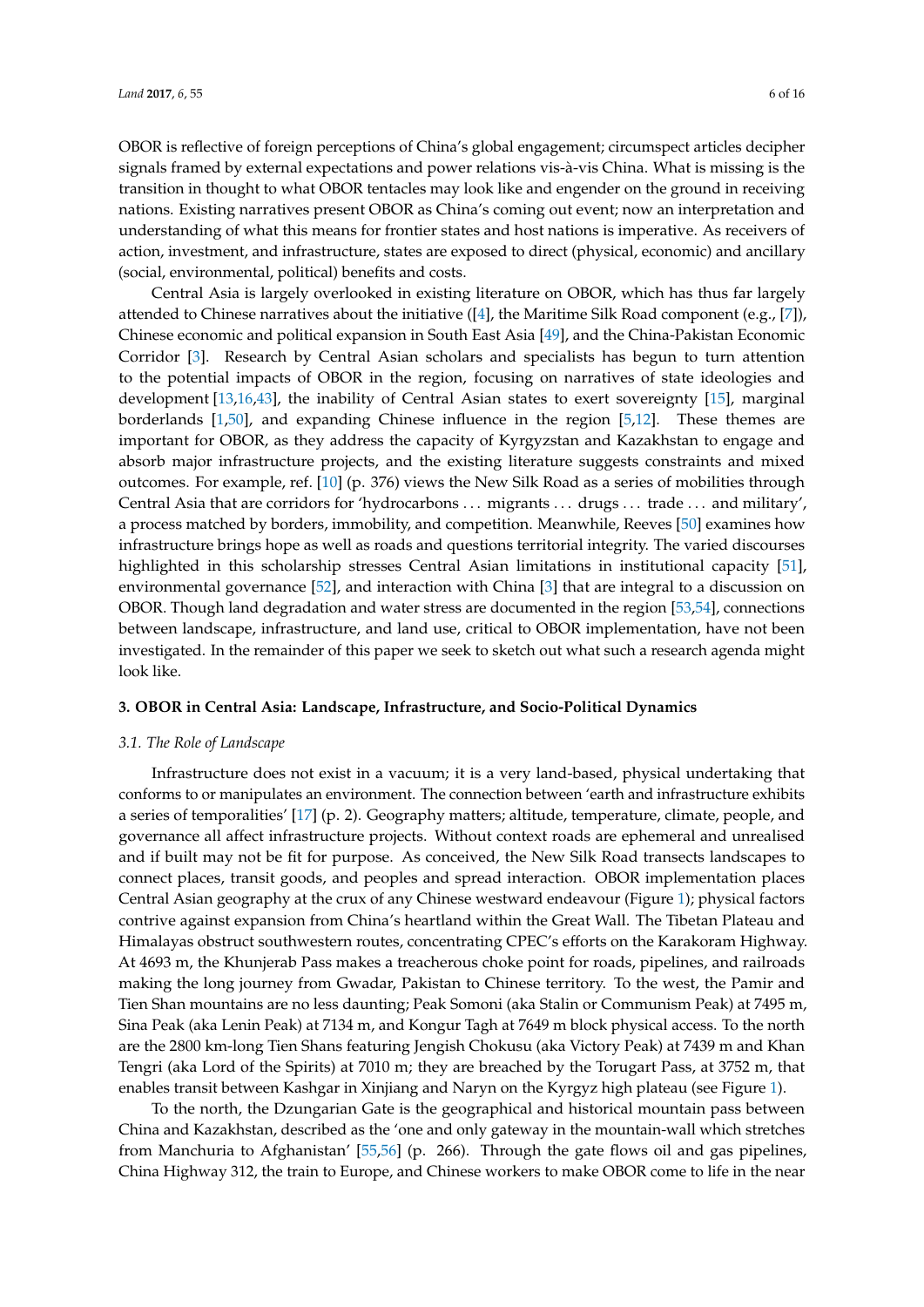abroad. Now on the Kazakh side Khorgos is being developed as a Special Economic Zone and logistics hub for trade with China and set to be the primary OBOR portal within the decade [\[10\]](#page-12-9).

Physical geography adds complexity to infrastructure, and may catalyse in unexpected events and 'provoke social and political crises that may not be contained' [\[17\]](#page-13-0) (p. 2). Land is but the obvious barrier between two regions. With great mountains come severe cold, glacial landforms, low precipitation, temperature extremes, high winds, and solid rock barriers that not only impede and isolate the region but can thwart and crush infrastructure (Table [3\)](#page-6-0). This is married to barren desert landscapes, little water, and poor agricultural productivity [\[53\]](#page-14-10). Natural disasters are a further threat to infrastructure, as Almaty, the largest city in the region (1.7 m inhabitants), is on a series of fault lines radiating out from the Tien Shan Mountains. The city was destroyed in a 1911 earthquake when shocks reached Kyrgyzstan; it is at high risk for another quake [\[57\]](#page-14-14). Central Asia's 'appalling record of water management' due to unsustainable use, dysfunctional systems, and poor cooperation among states suggests that the potential economic benefits come with high environmental costs and barriers [\[52\]](#page-14-9) (p. 976).

<span id="page-6-0"></span>

| Factor                              | Kyrgyzstan | Kazakhstan |
|-------------------------------------|------------|------------|
| Border with China, km               | 1063       | 1765       |
| Elevation in metres, mean           | 2988       | 387        |
| Temperature, annual mean            | 5          | 2.2        |
| Precipitation, annual mean          | 375        | 275        |
| Deserts, %                          | 10         | > 80       |
| Arable land, %                      | 6.7        | 8.9        |
| Agriculture, % of water             | 93         | 66         |
| Population density, km <sup>2</sup> | 27         | 6          |

**Table 3.** Physical factors in Central Asia.

Environmental management has become a contentious issue in Central Asia as former Soviet comrades have become independent, and interdependent, nations where water is linked to energy and security [\[54\]](#page-14-11). Concurrently, increasing land degradation, driven by unsustainable irrigation and farming practices and overgrazing, directly impacts land and livestock productivity, incomes, and rural livelihoods [\[58\]](#page-14-15). Soil and water erosion, salinization, pollutants, and poor land management have contributed to >60% of Kazakhstan and Kyrgyzstan's land identified as degraded and possibly desertified [\[53\]](#page-14-10). Land and water systems are based on Soviet structures, are not designed for transboundary cooperation, and are aggravated by historical legacies [\[58\]](#page-14-15). Existing land issues are exacerbated by China's interest in such resources, land-take for infrastructure, and increased bi-lateral assistance [\[53,](#page-14-10)[54\]](#page-14-11). The transboundary nature of water adds complexity—Kyrgyzstan is water-rich yet infrastructure poor, Kazakhstan needs more water for agriculture, whilst China has plans to build dams in these states to harness hydropower. Further, climate variability and hazard risk are reflected in recent regional drought as harvest reduction, increased prices, and food insecurity reflect the fragility of land systems in the area [\[59\]](#page-14-16). Opaqueness in Chinese procurement of resource rights in the region points to contestation over land and water between current rural users and state-driven contracts. Acknowledgement and integration of environmental limitations within OBOR construction objectives is vital to minimise confrontation in this conflict-prone region [\[54\]](#page-14-11).

## *3.2. The Politics of Infrastructure*

The region's physical geography and geopolitical history both have significant influence on the existing and possible future infrastructure developments. Central Asia's Soviet-era railway gauge is 1.52 m whereas Chinese train track width is 1.435 m. Thus, no direct train transport can take place; all train cars need to have the undercarriage physically changed to wide-gauge supporting bogies (wheel framework). Customs processing into Central Asia is the least efficient and most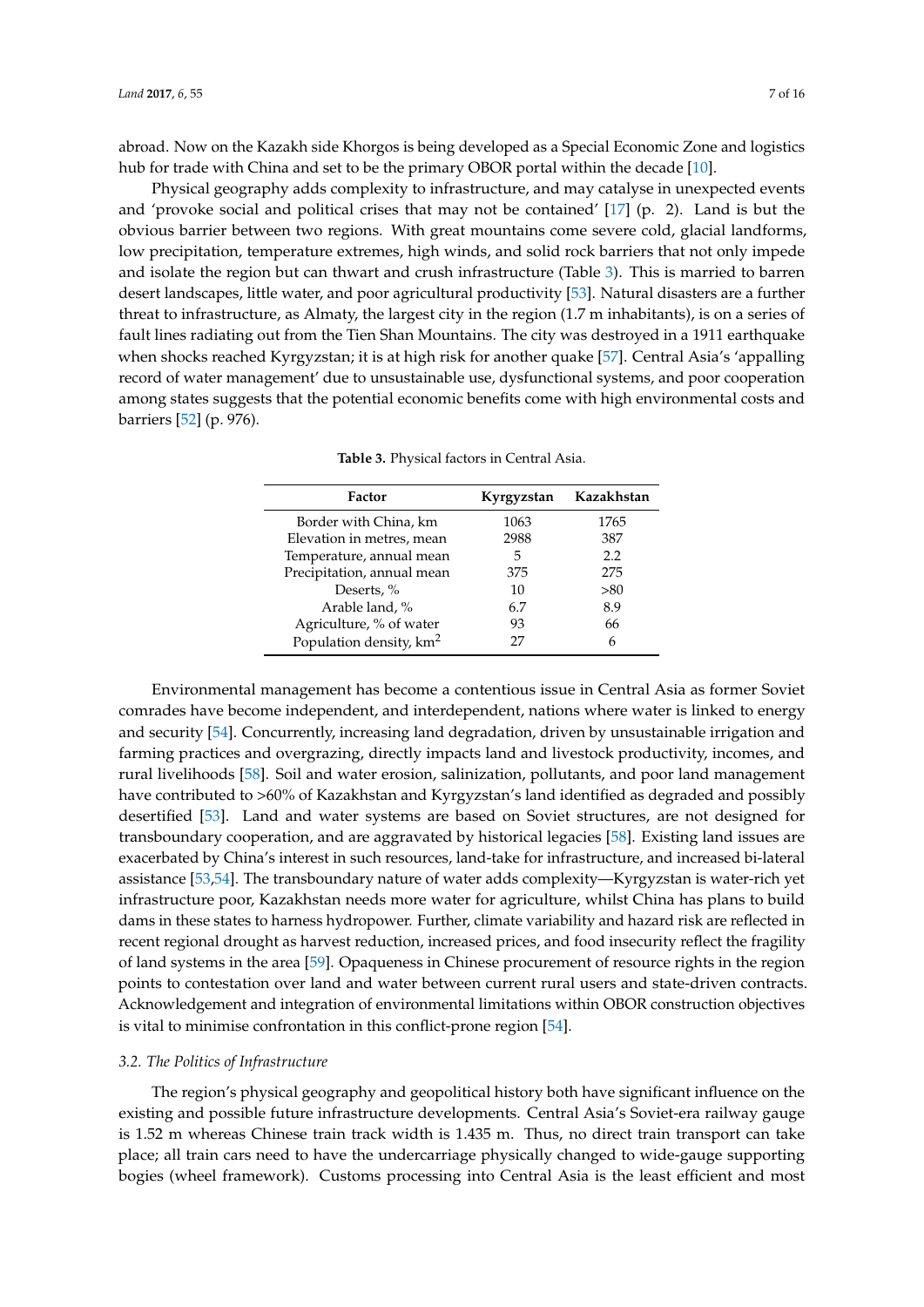time consuming in the world; goods take up to 79 days to clear the border [\[5\]](#page-12-7). This points to rent seeking behaviour, inefficient government, and lack of interest or motivation to work effectively with neighbours. In fact, if days/weeks/months are lost in customs the point of OBOR—increased connectivity and time savings—are negated and goods will continue to go by sea. Assessment by Cooley [\[5\]](#page-12-7) identifies that Chinese officials expect 30% of investment to be lost to corruption in Central Asia and 80% lost in Pakistan. This does not include the layers of guanxi (connections) that filter through projects originating in China [\[19\]](#page-13-2).

The list of infrastructure projects intended for Central Asia under OBOR is unclear; previous investment has stressed pipelines, refineries, highways, and power plants (Tables [4](#page-7-0) and [5\)](#page-7-1). Any such list has two component parts: what China wants to build, and what the countries want to have built. The decision-making process is opaque, leaving the project drivers unidentified. Here, Kazakhstan and Kyrgyzstan need to be differentiated; the former wants infrastructure that compliments exports and energy integration with minimal disturbance to society [\[11\]](#page-12-10). The latter needs roads and railroads, better energy supply, and jobs for its people (>one million Kyrgyz (16%) work in Russia) [\[60\]](#page-14-17). Both want benefits with an invisible, or moderated, Chinese presence due to distrust of Chinese intentions and perceived economic hegemony and land grabs by China [\[9\]](#page-12-8). Sinophobia pervades the region, perhaps inflamed by pervasive Russian media [\[14,](#page-12-12)[61\]](#page-14-18). Can these differences be reconciled? One drawback of China's current 'all things to all people' stage is that there is no blueprint or document stating China's aims, standards, code of conduct, and treatment of local interests and sensitivities. Without a minimum framework trust remains low and arrangements are between states without community buy-in. In 2016, protests forced autocratic Kazakhstan to withdraw a law allowing foreigners to lease land in what was perceived as an imperial \$1.9 billion Chinese grab for agricultural lands and an implied stranglehold on food production [\[62\]](#page-14-19).

|  | <b>Table 4.</b> Chinese investments in Central Asia. |  |  |
|--|------------------------------------------------------|--|--|
|  |                                                      |  |  |

<span id="page-7-0"></span>

| Country    | Project                                          | Cost-US \$    | Year Signed/Implemented |
|------------|--------------------------------------------------|---------------|-------------------------|
| Kazakhstan | Zhongfu Investment Group into oilseed processing | \$1.2 billion | 2016                    |
| Kazakhstan | MangistauMunaiGas (50%)                          | \$2.6 billion | 2009                    |
| Kazakhstan | Kazakh portion-Central Asia-China gas pipeline   | \$6.7 billion | 2009                    |
| Kazakhstan | Ekibastuz GRES-2 Power Plant                     | \$400 billion | 2016                    |
| Kazakhstan | Kazakhstan-China Oil Pipeline                    | \$3 billion   | 2006                    |
| Kyrgyzstan | Zhongda Oil Refinery                             | \$430 million | 2013                    |
| Kyrgyzstan | Kyrgyz portion-Turkmenistan-China gas pipeline   | \$1.4 billion | 2016                    |
| Kyrgyzstan | North-South Highway                              | \$400 million | 2013                    |
| Kyrgyzstan | Thermal power plant                              | \$386 million | 2014                    |

Tang/FMSO [\[30\]](#page-13-10); see additional references

**Table 5.** Proposed One Belt, One Road (OBOR) investments.

<span id="page-7-1"></span>

| Country    | <b>Potential OBOR Investments</b>     | Project                 |
|------------|---------------------------------------|-------------------------|
| Kazakhstan | China-Central Asian pipeline          | Natural gas             |
| Kazakhstan | Eurasian Land bridge                  | Railway corridor        |
| Kazakhstan | China-Central Asia-West Asia corridor | China to Iran rail link |
| Kazakhstan | Khorgos-Aktau railway                 | Caspian to China link   |
| Kyrgyzstan | China-Kyrgyzstan-Uzbekistan railway   | High-speed rail         |
|            |                                       | Cooley [5] 2016         |

That such a turn of events happened in Kazakhstan bodes poorly for Chinese endeavours in Kyrgyzstan, Central Asia's most democratic-leaning state. Dissatisfaction with an ineffective government, elections, voting on regional and ethnic lines, and enduring poverty contribute to Kyrgyz discontent. State instability, intercommunal violence, a lack of jobs, and corruption continue to unsettle the country [\[44\]](#page-14-1). Since 2005 this has led to a series of 'Tulip Revolutions' through to street protests in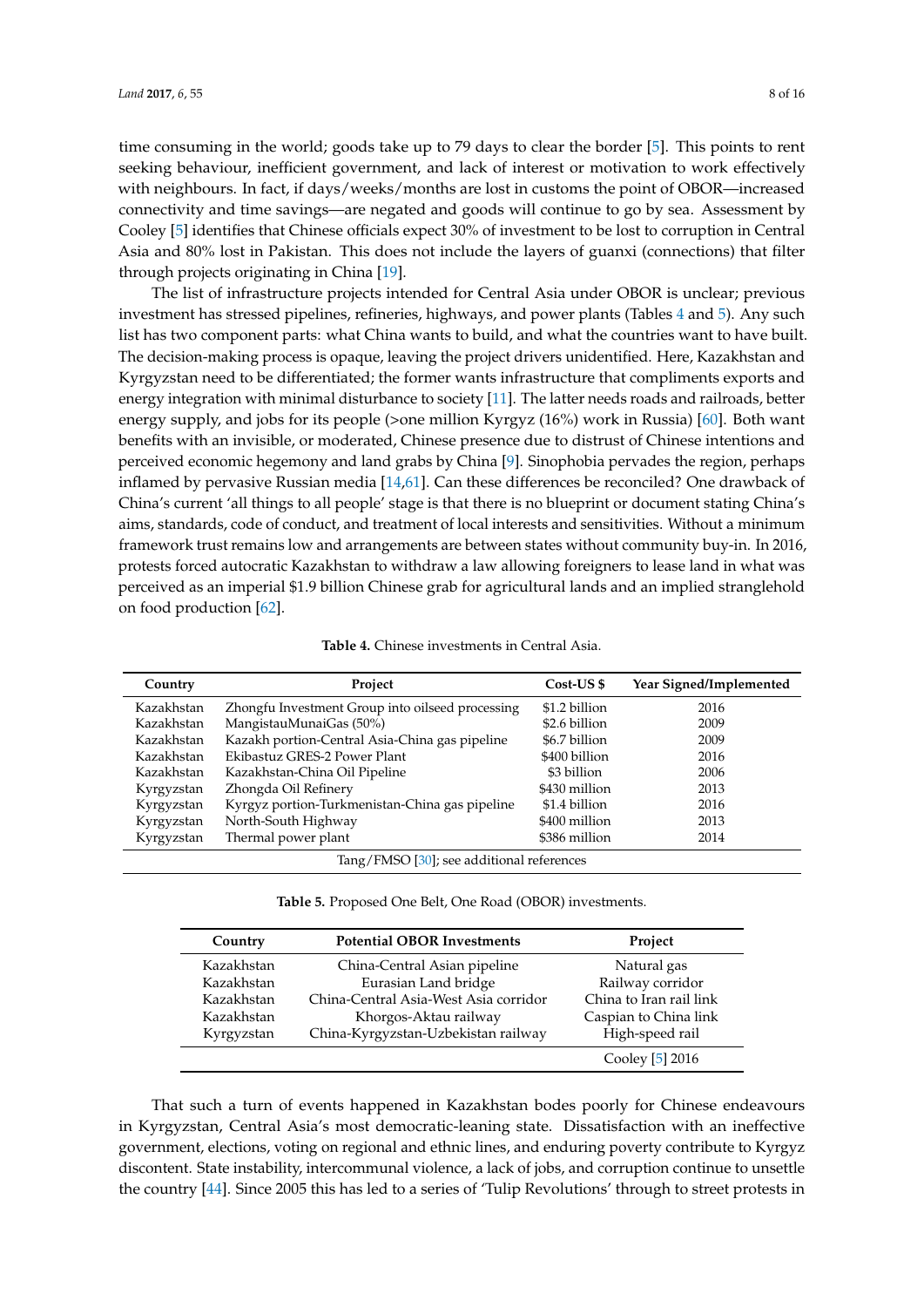2017 [\[63\]](#page-14-20). Having borrowed heavily from China, 38% of its \$3.7 billion external debt is to China's ExIm Bank alone [\[45\]](#page-14-2). For example, the \$390 million Datka-Kemin north-south power line and \$400 million north-south road are part of the existing Chinese debt package [\[13\]](#page-12-11), highlighting how decisions against China's wishes may become problematic. What Kyrgyzstan most wants—jobs—are the very thing that Chinese infrastructure projects do not provide. Instead, Chinese labourers are brought in by the (tens of) thousands, as Pakistan's CPEC experience shows [\[38\]](#page-13-18).

Discussions in Central Asia with civil society and academics stress the high awareness of OBOR and equally the lack of clarity and uncertainty about intent, timeframe, and expected outcomes. The local perspective focuses on what will be imposed without apparent consultation or meaning for communities. In Kyrgyzstan, past examples and a perceived influx of Chinese create a negative perception of what OBOR will mean domestically. Comments on a railway from Kashgar to Uzbekistan drily note few Kyrgyz will be on the train, as it will not pass through Bishkek. These observations reflect the work of Alff [\[14\]](#page-12-12) (p. 440) on Kyrgyzstan as a Chinese 'vassal state'. Transport and potential subsequent development corridors are also viewed as aiding expansion of drug trafficking [\[10\]](#page-12-9). Kazakhstan is more favourable to OBOR, as the programme may increase exports and thus income. Infrastructure will be far removed from the business capital of Almaty, yet the mooted possible increased Chinese involvement in food production raises nationalistic concern. In both states the programme is perceived as externally directed with minimal domestic interaction.

To set some context for how OBOR is and will be received on the ground in Central Asia, it is important to note key socio-cultural dynamics in the region. Kyrgyz and Kazakhs are Turkic nationalities with shared linguistic, religious, and cultural roots from across what was once called Turkestan, a vast area stretching from the Tibetan Plateau and Himalayas to the Caspian Sea and Turkey. Identity, kinship, spiritual practices, and lifestyles remain vastly different from that of the Han Chinese. In the Soviet era, there was a massive influx of other ethnic groups into the region, including millions of Russians and significant numbers of Ukrainian, German, and Korean immigrants. More than 3.5 million Russians remain in Kazakhstan and Kyrgyzstan, further differentiating the people and orientation of the region from China. Today this contributes to separation and animosity between local residents and incoming Chinese with fear of de facto economic appropriation expressed in major cities [\[14](#page-12-12)[,61\]](#page-14-18). Government to government relations are strong, but as 2016 protests of perceived Chinese land-grabs in Kazakhstan demonstrated, these may not be attuned to local sentiments [\[62\]](#page-14-19). Thus, as OBOR projects are initiated, citizen interest and acceptance needs to be considered and addressed.

This raises important subsidiary issues that come with mega-projects and investments. Are institutions, capacity, and expertise in place for consensual development programmes? Are adequate legal structures, customs unions, institutional oversight, and security measures set up to handle new flows and volume of goods and people? In a traditionally autocratic region, what role do citizens and communities have in recommending, shaping, and deciding on investments, locating routes, demarcating impact zones, and monitoring social and environmental impacts and liabilities? These currently unaddressed issues are key to OBOR's success. Without citizen engagement, economic relevance, and adequate planning, what happens once the concrete dries will remain an unknown. China's \$430 million Zhongda oil refinery in northern Kyrgyzstan exemplifies how quickly Chinese mega-projects can go awry. Only a fraction of the 850,000 ton annual capacity is being used, as China failed to secure crude oil supply before building the facility. The investor has asked for Russia's assistance; Russia does not have interest in supplying raw materials to new Chinese players in their near abroad [\[64\]](#page-15-0). Without better understanding of local context and rational business planning development in Central Asia risks becoming at best a muddled story or infrastructure folly, and at worst igniting regional tensions. Currently several major Chinese projects are scheduled for Central Asia spanning roads, railroads, airports, power plants, and dams (Table [5\)](#page-7-1). Like the Zhongda refinery, they are grand investments that are presented with limited scrutiny and uncertain economic justification. The in-country decision-making process is not transparent and whether projects are requested by or aligned with local interests is not ascertained. In this way OBOR reads less a partnership of friends as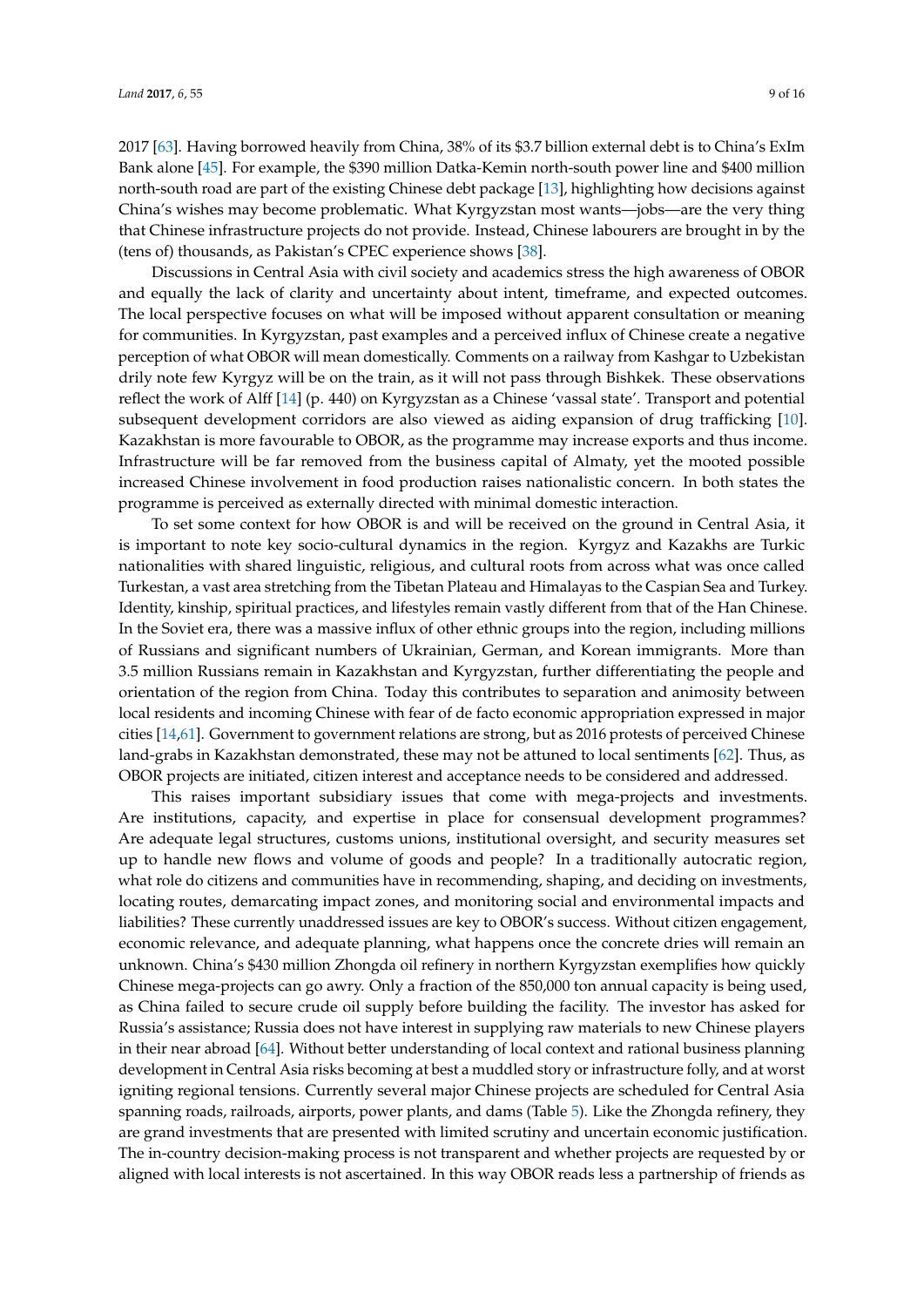cogs in a Chinese mega-development plan. Thus, how new works address and incorporate local needs is obfuscated by fait-accompli announcements and state relations.

The presentation of OBOR in Central Asia provides little evidence of planning for environmental impacts or engaging with residents. This may include project siting, adequate resources such as water for both the project build and ongoing functioning, and land degradation and rehabilitation [\[52\]](#page-14-9). Roles for local communities, jobs, livelihood changes, and security are unstated. Further, ancillary processes such as implications for culture, ethnicity, and migration are unaddressed. Sinophobia in Central Asia is well known and inhibits rational assessment of infrastructure projects, a process clouded by the lack of transparency and limited role for host communities [\[11](#page-12-10)[,42\]](#page-13-22). The sentiment may in part be a response to inflammatory Chinese government comments such as that Central Asia was a "rich piece of cake given to today's Chinese people by heaven" [\[3\]](#page-12-2) (p. 118). As one local Kyrgyz commented, 'first they started sending their goods, then they started moving in, and finally they marry our local women." [\[30\]](#page-13-10) (p. 18).

Self-perception and socio-economic factors colour trade and thus OBOR relations with China. Autocratic Kazakhstan views itself as the Central Asian power and with a positive balance of trade (>\$38 billion annually) [\[33\]](#page-13-13) is not dependent on China for physical development. This is reflected in Kazakhstan's trade surplus with China, a major buyer of the country's energy resources [\[65\]](#page-15-1). Conversely, Kyrgyzstan has few alternate methods to fund major infrastructure. Whilst the government encourages Chinese investment, citizens are not welcoming to China's expanded presence. As a struggling democracy, the Kyrgyz political class can in part attract voters by appearing to keep China at an arm's length. In the 2017 presidential elections, only a small number of candidates support OBOR in their campaign rhetoric.

Soft power themes ask if benefit will be accomplished through trans-cultural interaction or by receiving unreciprocated Chinese business and tourism. The term soft power implies a welcome, an invitation to exchange people, goods, ideas, and opportunity. Is this in the nature of a road or a pipeline? Or are the Chinese asking citizens to focus on second and third generation benefits delayed through oil contracts, debt payments, and rentier bureaucracies? The real possibility exists that China starts below zero on a soft power scale in Central Asia. Pantucci [\[61\]](#page-14-18) identifies Sinophobia as the biggest regional problem that China faces with its Silk Road Economic Belt policy in Central Asia. This is nowhere in Silk Road plans and agendas. Without an OBOR charter of local principles or explanation of the Kazakh or Kygyz rights and responsibilities in a way that can be monitored and transform behaviour, residents have little justification to expect transparency or the prospect of participation in unfolding OBOR stories.

To reconcile the potential value of OBOR with its possible adverse consequences will take active acknowledgement of challenges and the engagement of principal players. Greater transparency in decision-making, clarity in project ownership and control, channels for local input and consultation, and a collaborative approach amongst diverse stakeholders is essential. The process would start with Chinese willingness to develop a Code of Conduct stating project rights and remedies—with governments informing citizens about OBOR plans and expectations and explanation of how communities are involved, geography accommodated, and monitoring enabled. Two mega-projects suggest ways forward: China National Petroleum Corp mentions Corporate Social Responsibility efforts in its report on Kazakhstan, suggesting nascent community awareness and a way to improved relations. The Kumtor Gold Mine in Kyrgyzstan (owned by Centerra of Canada) is embroiled in long-running disputes with the government over royalties and alleged environment damage. This may, in fact, be a positive process, as it reflects the impact of citizen protest in making infrastructure development accountable. Yet the lack of constructive mechanisms to resolve contested issues infers a tortuous development path awaits. Most OBOR interaction is stymied by perceived heavy-handed infrastructure-as-expansion, fissures between states and citizens, weakness of host nations vis-a-vis China, and an insensitive and overbearing Chinese agenda. Geographical challenges may have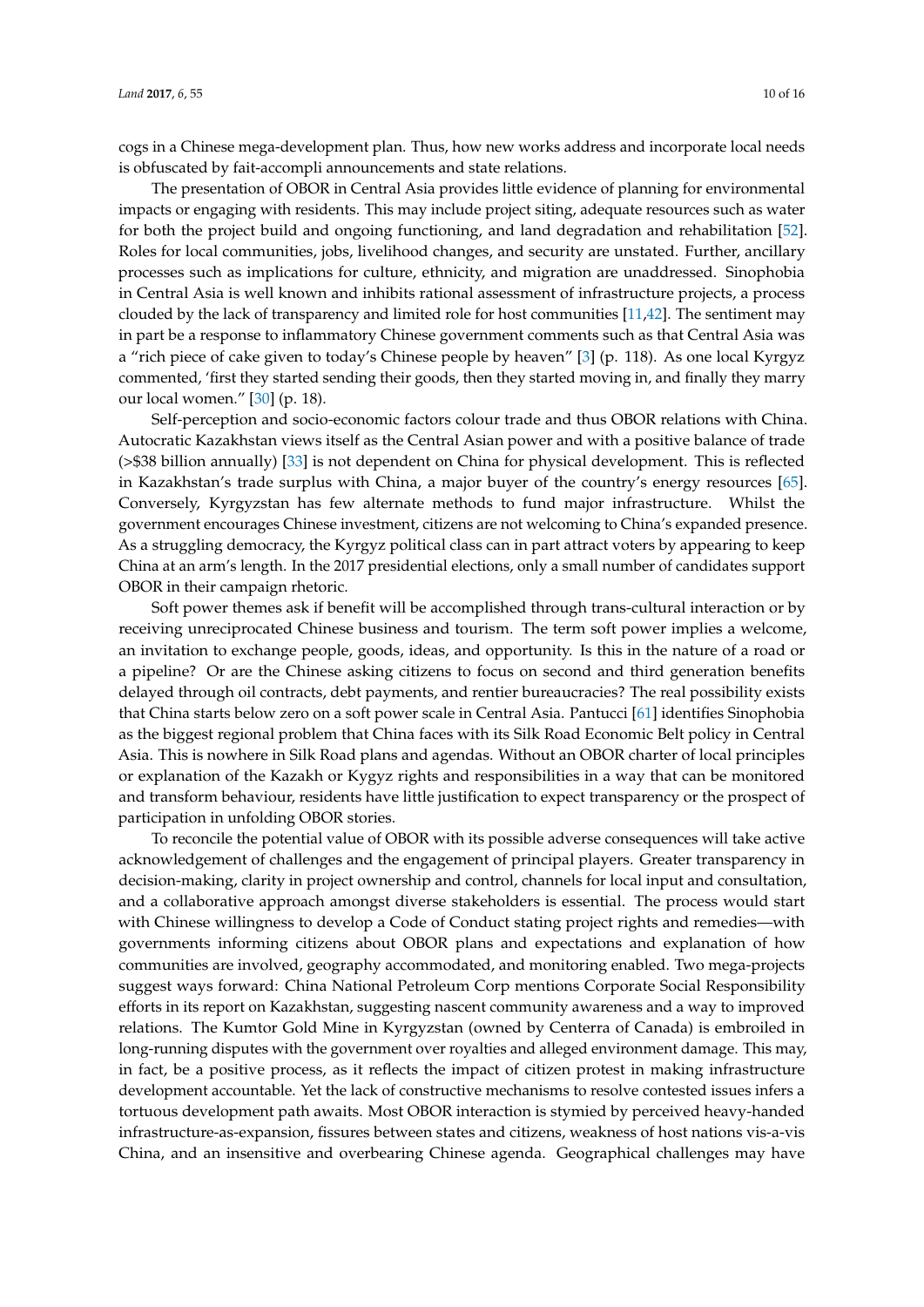alternate routes, engineering solutions, or mitigation potential. As geo-political and social fractures solidify, discord may become both intractable and OBOR's major legacy.

### **4. Uncertainty, National Differences, Marginality, and Sino-Centrism**

'Advancing westward was "a historical necessity for the Chinese nation, and it is also our destiny." ... Central Asia should thus be regarded "as territory to be recovered in our advance, not as a border region"' PLA General Liu Yazhou [\[3\]](#page-12-2) (pp. 117–118).

A massive infrastructure programme, a major Chinese westward expansion, an offering of altruistic friendship, an example of manifest destiny—evaluation of OBOR offers a tabula rasa for Central Asia and the world. Interpretations abound yet facts are few on the ground. We stress four themes in the Central Asian context: uncertainty is an OBOR hallmark, events and infrastructure will play out differently in Kazakhstan and Kyrgyzstan, capacity and marginality will challenge infrastructure development, and ultimately all roads lead back to China (see [\[4\]](#page-12-3)). A core tenet presented in the work of Barry [\[17\]](#page-13-0) is that infrastructure is constructed on real geography through living communities, rather than in presidential speeches and grand edicts, is critical in a region of 7000+ metre mountains, deserts, extreme climates, and different cultures. The 'physical' will meet the 'theoretical' in OBOR's march westward. As Peyrouse and Raballand [\[35\]](#page-13-15) (p. 413) state, 'a route on a map . . . does not create traffic and trade'.

Interrogation of the uncertain, muddled human dimensions will provide a more robust evaluation of a New Silk Road in Central Asia. This proffers questions about institutional transformation or subordination, external annexation or domestic-driven collaboration, and benefit defined at the mega, national, or personal scale. Issues of livelihood enhancement and increased human opportunity, environmental sustainability, community development, and economic improvement are yet to be scrutinised and integrated into the grand rhetoric. The human element exposes its darker side—marginalisation of citizens, lost or foregone opportunity and jobs, roads as pathways to migration and trafficking, a diminution of rural prospects and populations, concentration of benefit in urban hubs, and degradation of environmentally based lives as agriculture, pastoralism, and livestock raising are isolated by infrastructure or overtaken by markets manifest in land grabs. Is organic growth on offer or is this a coercive multi-state project lacking civic relevance or nation-bonding through sacrifice of public space and engagement?

Within Central Asian dynamics Kazakhstan is well-placed to profit from OBOR as it is both politically and economically close to Russia whilst a major oil exporter to China. Once over the Tien Shan Mountains geography favours infrastructure across the flat steppe and established rail routes link the three countries. Solid state finances offer Kazakhstan a buffer; it does not need OBOR for development or domestic (e.g., voting) exigencies. In comparison, Kyrgyzstan is mountain-bound, on the proposed train line to (unfriendly) Uzbekistan, without oil, and in need of what China may decide to offer. This weak hand gives little leverage for the country and few alternate development sources. Where Kazakhstan perceives itself as an equal in negotiation, Kyrgyzstan is an OBOR supplicant.

The idea of marginality runs through the rural territories that will host infrastructure. Such contexts are on the fringe of political and economic loci of control that initiate projects, are spatially isolated and often on the edge of borders, and are often further separated by poverty, social group, and livelihood opportunity. High speed rail and pipelines designed to circumvent locals may lack relevance and result in failed projects (such as the Zhonga refinery) or, opposite to development, promote further disintegration within fraying social-political contexts. Whilst citizens in Kazakhstan or Kyrgyzstan cannot derail OBOR, they can, and have, changed regimes in Kyrgyzstan and may again protest against the aging autocracy in Kazakhstan. If infrastructure becomes corridors without context, alters or degrades an environment, or segregates development trajectories the 'soft power' path will be missed whilst inequality, Sinophobia, and dispossession remain. As Diener [\[10\]](#page-12-9) (p. 380) states, 'roads may separate as much as they connect'. The tantalising rewards of OBOR will come with a foundation that engages with national and local discourses. In coming years more can be done by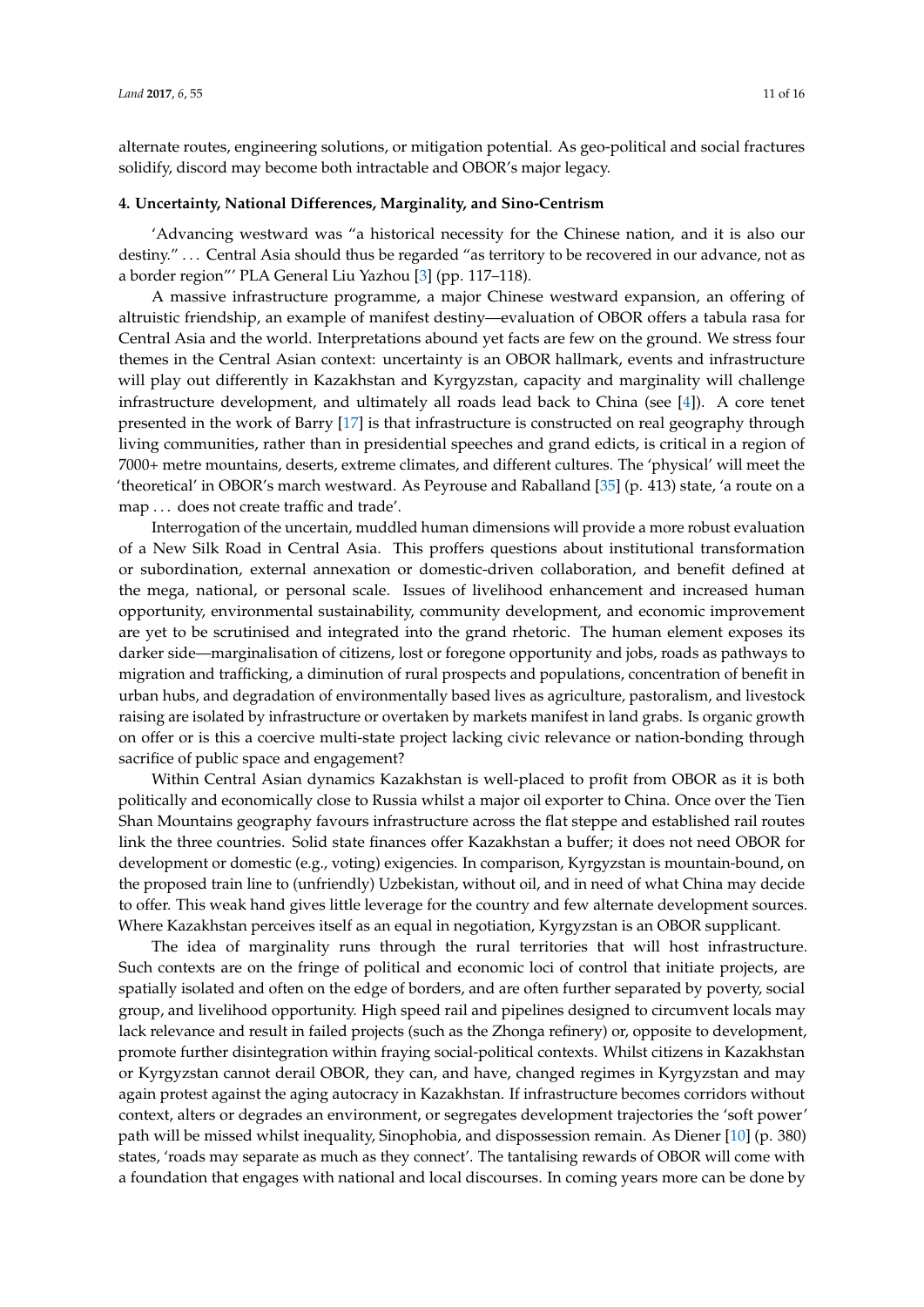OBOR proponents to identify standards and procedures that encourage domestic participation and acceptance rather than an external, top-down imposition of Chinese will on frontier states. This raises the spectre of nations' abilities to digest OBOR against a host of domestic factors from stability, ethnicity,

and marginality to control and external influence. Finally, procedures, announcements, efforts at persuasion, and maps show OBOR as a China-directed, optimistic, multi-faceted expansion effort (see Table [1\)](#page-2-0). It is thus self-reflective—how can infrastructure benefit China and Chinese in state, business, employment, and citizen realms—reflected in General Liu's presumption of 'destiny'. Whilst the effort shows China going out into the world, in truth all roads lead back to China [\[39\]](#page-13-19). This is where benefit will be determined, success claimed, and new markets or resources conquered. Central Asia is the first stop on the parade. With small populations, malleable governments, and an inability to create and drive mega-projects, Kazakhstan and Kyrgyzstan are prime candidates to accommodate China's largess and attention. Success by flexible and undefined measures belongs to China. Failure of physical structure, economic profit, or citizen disapproval (even damage) will rest with the Central Asians. This is where grand integration meets with uncontrolled forces. These could be in the form of climate, earthquakes, droughts, famine, terrorism, conflict, or revolution—all have happened in Central Asia. Any of these can change Chinese hubris into humbleness as the New Silk Roads careen their way through Central Asia.

#### **5. Conclusions**

Tracking OBOR into Central Asia frames the possibilities and challenges the programme encounters in Kazakhstan and Kyrgyzstan. Historical, cultural, and economic factors separate the nations from China whilst development differentiates the two states. Borders and geography constrain infrastructure, superpower geopolitics impede state autonomy, corridors favour Chinese interests (resources, business) over local agendas, whilst OBOR objectives and outcomes in the region remain opaque [\[31\]](#page-13-11). Grounding the narrative identifies Central Asian characteristics that will ameliorate or mitigate the grand intentions of the New Silk Road.

Within OBOR several competing strands present themselves. Foremost are considerations regarding what is built and for whom. The implications of pipelines, roads, airports, etc. are tangible manifestations of Chinese prowess, development, and interstate collaboration. Secondary physical expressions—changes in water, land, and environment—are also part of OBOR. Less concrete but equally OBOR related are the suite of social, institutional, economic, and governance benefits and disruptions, with values assigned by perspective. To China, building infrastructure is a clear public good, a mantra often repeated in the Tibet and Xinjiang contexts. To Kazakhstan, infrastructure enabling trade and economic gain is positive; in Kyrgyzstan, any new construction is a boon, filling key gaps the state is unable to address. These macro-level representations extol the 'development and prosperity' the literature promises. These are the voices and vistas that will be shared for global consumption.

Given the scale, complexity, and inherent uncertainties regarding OBOR, identifying potential mechanisms for addressing challenges faced in Central Asian states is difficult if not unachievable. Based on our review of existing literature and analysis of geographical, social, and political contextual factors, the following key issues for further discussion emerge.

The lack of transparency regarding planned or proposed OBOR projects needs to be rectified. A first step would be ensuring that channels of communication are in place between Chinese planners/developers and Central Asian governments and, crucially, local communities that will be affected by the infrastructure developments.

Communication and coordination across China's 'frontier states', including Pakistan, where OBOR projects are more advanced (e.g., CPEC), can be facilitated and strengthened.

Clear OBOR objectives, standards, and rights should be established and expressed at local, state, and transnational levels.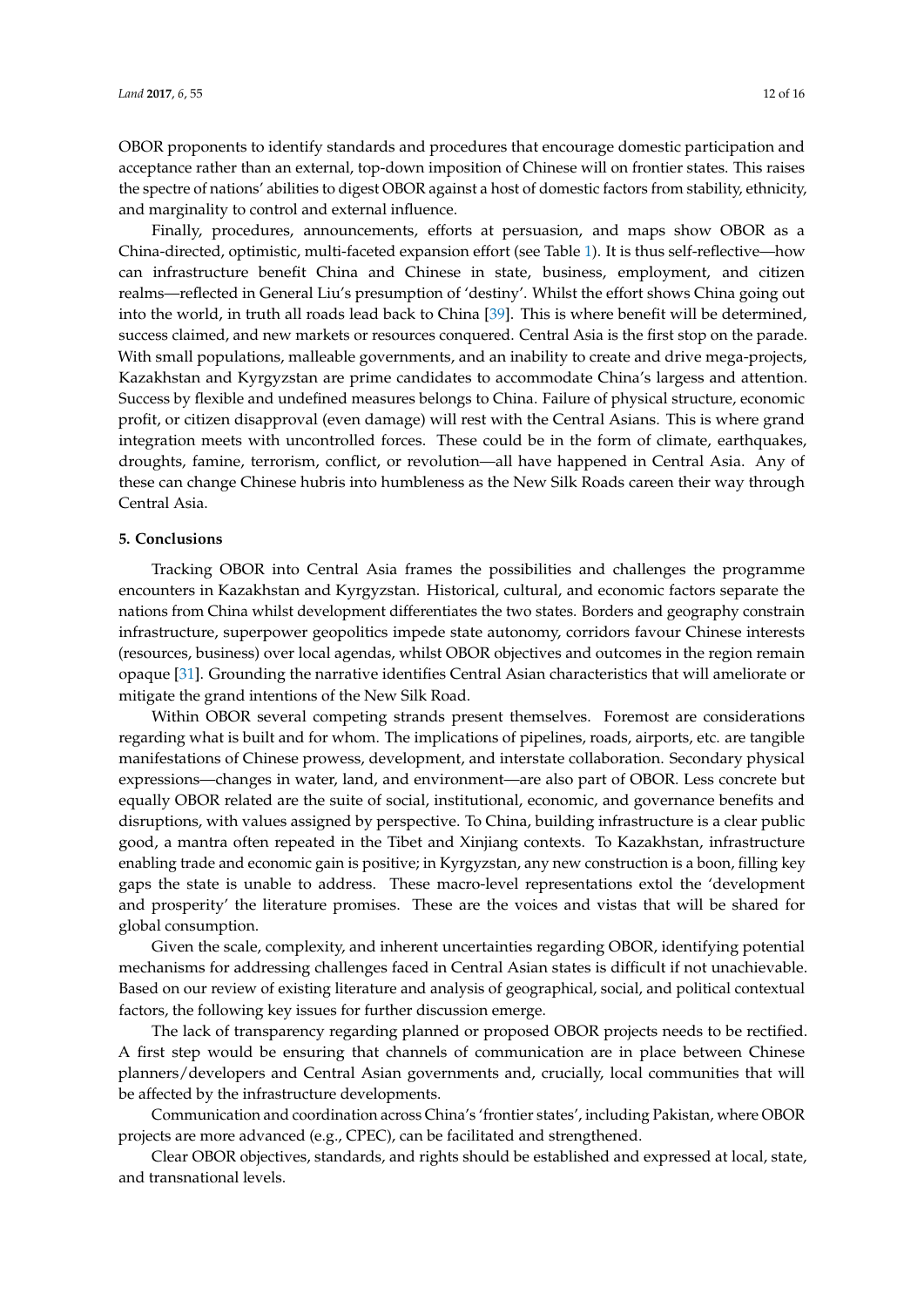Whilst current research considers manifestations of OBOR in Central Asia, this paper identifies three critical research ideas for future investigation. First, OBOR has not been grounded in Central Asia's physical landscape. Understanding the infrastructure footprint can be done through fieldwork and remote sensing to capture land area sacrificed and demands on water, and land use vis-a-vis dependent communities; Second, improved knowledge of the practical implications of OBOR on rural residents, livelihoods, and communities presents a gaping hole in current project understanding. Third, the host state institutions-citizens-Chinese outreach nexus awaits exploration. In combination, these significant research themes will offer insight, astuteness, and realistic knowledge about China's infrastructure expansion into Central Asia.

**Acknowledgments:** The research was funded by the John Fell Fund, University of Oxford and encouraged by Oxford's School of Geography. The University of Central Asia, American University of Central Asia, KIMEP University, and Kazakh National University were supportive of research and the Aga Khan Development Network added perspective and insights. We thank anonymous reviewers for their recommendations that improved the manuscript.

**Author Contributions:** Troy Sternberg conceived, researched and wrote the paper; Ariell Ahearn and Fiona McConnell contributed research framing, ideas, context and wordsmithing.

**Conflicts of Interest:** The authors declare no conflict of interest.

# **References**

- <span id="page-12-0"></span>1. NY Times behind China's \$1 Trillion Plan to Shake Up the Economic Order. 2017. Available online: [https:](https://www.nytimes.com/2017/05/13/business/china-railway-one-belt-one-road-1-trillion-plan.html?_r=0) [//www.nytimes.com/2017/05/13/business/china-railway-one-belt-one-road-1-trillion-plan.html?\\_r=0](https://www.nytimes.com/2017/05/13/business/china-railway-one-belt-one-road-1-trillion-plan.html?_r=0) (accessed on 13 May 2017).
- <span id="page-12-1"></span>2. Xinhua. President Xi's Speech at Opening of Belt and Road Forum. 2017. Available online: [news.xinhuanet.](news.xinhuanet.com/ english/20USD17-05/14/c_136282982.htm) [com/english/20USD17-05/14/c\\_136282982.htm](news.xinhuanet.com/ english/20USD17-05/14/c_136282982.htm) (accessed on 14 May 2017).
- <span id="page-12-2"></span>3. Rolland, N. *China's Eurasian Century? Political and Strategic Implications of the Belt and Road Initiative*; NBR: Seattle, WA, USA, 2017.
- <span id="page-12-3"></span>4. Sidaway, J.; Woon, C. Chinese Narratives on "One Belt, One Road" in Geopolitical and Imperial Contexts. *Prof. Geogr.* **2017**, 1–13. [\[CrossRef\]](http://dx.doi.org/10.1080/00330124.2017.1288576)
- <span id="page-12-7"></span>5. Cooley, A. The Emerging Political Economy of OBOR: The Challenges of Promoting Connectivity in Central Asia and Beyond. Center for Strategic and International Studies. Available online: [www.csis.org/analysis/](www.csis.org/analysis/emerging-political-economy-obor) [emerging-political-economy-obor](www.csis.org/analysis/emerging-political-economy-obor) (accessed on 16 March 2017).
- <span id="page-12-4"></span>6. Lim, T.W.; Chan, H.H.; Tseng, K.H.; Lim, W.X. *China's One Belt One Road Initiative*; Imperial College Press: London, UK, 2016.
- <span id="page-12-5"></span>7. Blanchard, J.; Flint, C. The Geopolitics of China's Maritime Silk Road Initiative. *Geopolitics* **2017**, *22*, 223–245. [\[CrossRef\]](http://dx.doi.org/10.1080/14650045.2017.1291503)
- <span id="page-12-6"></span>8. Blanchard, J. Probing China's Twenty-First-Century Maritime Silk Road Initiative (MSRI): An Examination of MSRI Narratives. *Geopolitics* **2017**, *22*, 246–268. [\[CrossRef\]](http://dx.doi.org/10.1080/14650045.2016.1267147)
- <span id="page-12-8"></span>9. Summers, T. China's 'New Silk Roads': Sub-National regions and networks of global political economy. *Third World Quart.* **2017**, *37*, 1628–1643. [\[CrossRef\]](http://dx.doi.org/10.1080/01436597.2016.1153415)
- <span id="page-12-9"></span>10. Diener, A. Parsing mobilities in Central Eurasia: Border management and new Silk Roads. *Eurasian Geogr. Econ.* **2015**, *56*, 376–404. [\[CrossRef\]](http://dx.doi.org/10.1080/15387216.2015.1078736)
- <span id="page-12-10"></span>11. Kassenova, N. China's Silk Road and Kazakhstan's Bright Path: Linking Dreams of Prosperity. *Asian Policy* **2017**, *24*, 110–116. [\[CrossRef\]](http://dx.doi.org/10.1353/asp.2017.0028)
- <span id="page-12-14"></span>12. Pantucci, R.; Lain, S., III. The Plan: Infrastructure and Integration. *Whitehall Pap.* **2016**, *88*, 30–46. [\[CrossRef\]](http://dx.doi.org/10.1080/02681307.2016.1274607)
- <span id="page-12-11"></span>13. Toktomushev, K. Central Asia and the Silk Road Economic Belt. Policy Brief 2016-1. 2016. Available online: <http://ucentralasia.org/Resources/Item/1218> (accessed on 11 August 2017).
- <span id="page-12-12"></span>14. Alff, H. Flowing goods, hardening borders? China's commercial expansion into Kyrgyzstan re-examined. *Eurasian Geogr. Econ.* **2016**, *57*, 433–456. [\[CrossRef\]](http://dx.doi.org/10.1080/15387216.2016.1200993)
- <span id="page-12-15"></span>15. Doolot, A.; Heathershaw, J. State as resource, mediator and performer: Understanding the local and global politics of gold mining in Kyrgyzstan. *Cent. Asian Sur.* **2015**, *34*, 93–109. [\[CrossRef\]](http://dx.doi.org/10.1080/02634937.2015.1010853)
- <span id="page-12-13"></span>16. Sullivan, C. State-Building in the Steppe: Challenges to Kazakhstan's Modernizing Aspirations. *Strateg. Anal.* **2017**, *41*, 273–284. [\[CrossRef\]](http://dx.doi.org/10.1080/09700161.2017.1295606)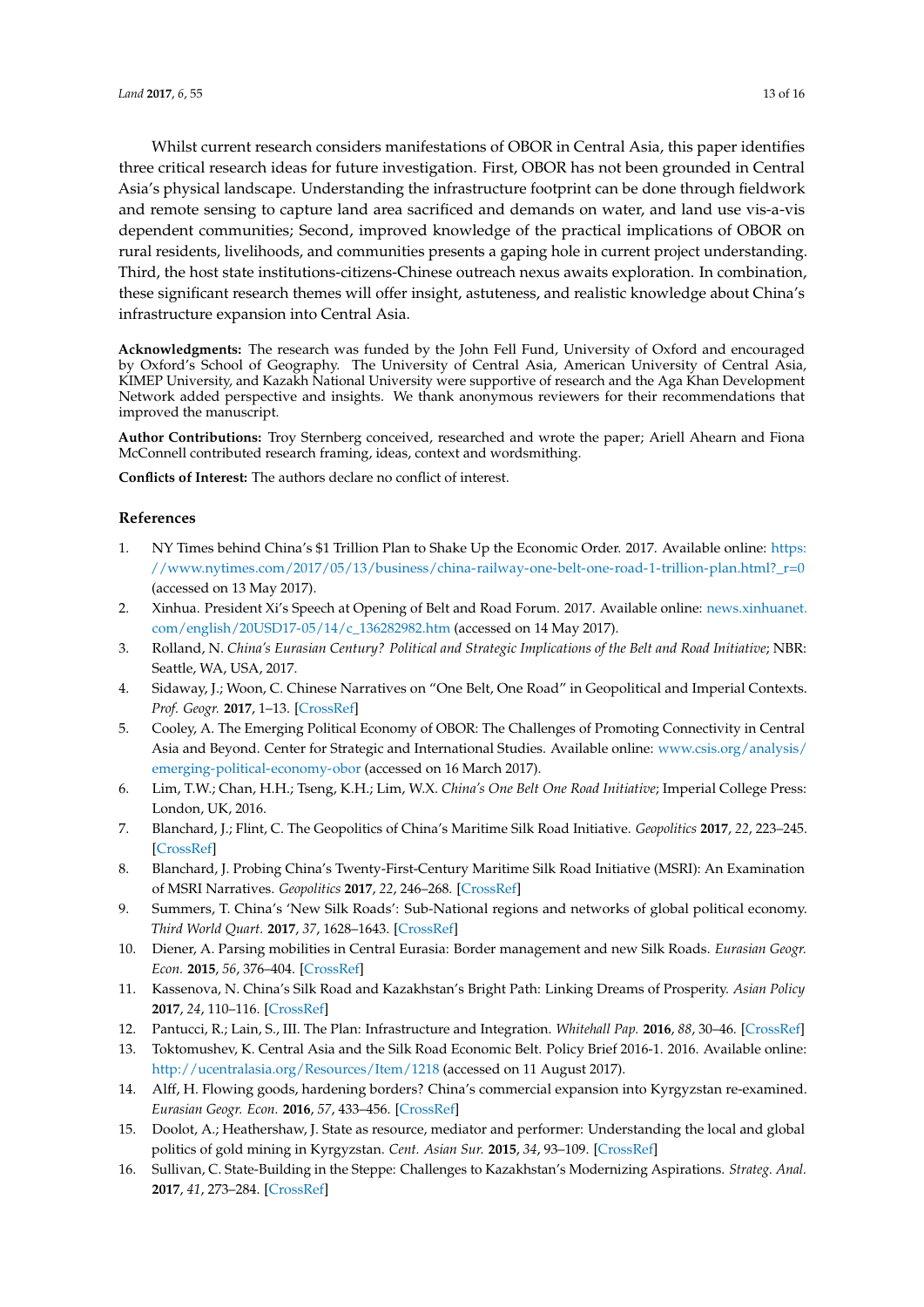- <span id="page-13-0"></span>17. Barry, A. Infrastructure and the Earth. In *Infrastructure and Social Complexity*; Harvey, P., Jensen, C., Morita, A., Eds.; Routledge: London, UK, 2016.
- <span id="page-13-1"></span>18. Liu, W. Yidai yilu zhanluede renshi wuqu [The misconceptions of One Belt, One Road]. *Guojia Xingzheng Xueyuan Xuebao* **2016**, *1*, 3–6.
- <span id="page-13-2"></span>19. Guluzian, C.R. Making Inroads: China's New Silk Road Initiative. *Cato J.* **2017**, *37*, 135.
- <span id="page-13-3"></span>20. Chatham House The 'Belt and Road' Initiative and the London Market—The Next Steps in Renminbi Internationalization Part 2: The View from London. 2017. Available online: [https://www.chathamhouse.](https://www.chathamhouse.org/publication/belt-and-road-initiative-and-london-market-next-steps-renminbi-internationalization) [org/publication/belt-and-road-initiative-and-london-market-next-steps-renminbi-internationalization](https://www.chathamhouse.org/publication/belt-and-road-initiative-and-london-market-next-steps-renminbi-internationalization) (accessed on 14 March 2017).
- <span id="page-13-4"></span>21. Polo, M. *Il Milione*, 1827 version; Da'torchi de G Pagani: Firenze, Italy, 1298.
- 22. Von Humboldt, A. *Asie Centrale, Recherches sur les Chaînes des Montagnes et la Climotologie Compare*; Gide: Paris, France, 1843.
- 23. Hedin, S. *Central Asia and Tibet: Towards the Holy City of Lassa*; Hurst and Blackett: London, UK, 1908.
- 24. Thubron, C. *The Lost Heart of Asia*; Random House: London, UK, 2004.
- <span id="page-13-5"></span>25. Francopan, P. *The Silk Roads: A New History of the World*; Bloomsbury: London, UK, 2015.
- <span id="page-13-6"></span>26. Hopkirk, P. *The Great Game: On Secret Service in High Asia*; John Murray: London, UK, 1990.
- <span id="page-13-7"></span>27. Rezakhani, K. The Road That Never Was: The Silk Road and Trans-Eurasian Exchange. *Comp. Stud. South Asia Afr. Middle East* **2010**, *30*, 420–433. [\[CrossRef\]](http://dx.doi.org/10.1215/1089201X-2010-025)
- <span id="page-13-9"></span><span id="page-13-8"></span>28. Mackinder, H.J. The geographical pivot of history. *R. Geogr. Soc.* **1904**, *170*, 298–321. [\[CrossRef\]](http://dx.doi.org/10.2307/1775498)
- 29. Lain, S.; Pantucci, R. The Economics of the Silk Road Economic Belt. 2015. Available online: [rusi.](rusi.org/publication/conference-reports/economics-silk-road-economic-belt?page=4 Marco Polo) [org/publication/conference-reports/economics-silk-road-economic-belt?page=4MarcoPolo](rusi.org/publication/conference-reports/economics-silk-road-economic-belt?page=4 Marco Polo) (accessed on 11 February 2017).
- <span id="page-13-10"></span>30. Tang, D. China's Investment in the Central Asian Republics. Foreign Military Studies Office, 2015; Available online: [https://www.google.co.uk/url?sa=t&rct=j&q=&esrc=s&source=web&cd=1&](https://www.google.co.uk/url?sa=t&rct=j&q=&esrc=s&source=web&cd=1&ved=0ahUKEwjRwvr61-nVAhXFAMAKHfFmBCwQFggyMAA&url=https%3A%2F%2Fcommunity.apan.org%2Fwg%2Ftradoc-g2%2Ffmso%2Fm%2Ffmso-monographs%2F194970%2Fdownload&usg=AFQjCNE3hl89j-8w_5WlyhfCXhwYYLl8ww) [ved=0ahUKEwjRwvr61-nVAhXFAMAKHfFmBCwQFggyMAA&url=https%3A%2F%2Fcommunity.](https://www.google.co.uk/url?sa=t&rct=j&q=&esrc=s&source=web&cd=1&ved=0ahUKEwjRwvr61-nVAhXFAMAKHfFmBCwQFggyMAA&url=https%3A%2F%2Fcommunity.apan.org%2Fwg%2Ftradoc-g2%2Ffmso%2Fm%2Ffmso-monographs%2F194970%2Fdownload&usg=AFQjCNE3hl89j-8w_5WlyhfCXhwYYLl8ww) [apan.org%2Fwg%2Ftradoc-g2%2Ffmso%2Fm%2Ffmso-monographs%2F194970%2Fdownload&usg=](https://www.google.co.uk/url?sa=t&rct=j&q=&esrc=s&source=web&cd=1&ved=0ahUKEwjRwvr61-nVAhXFAMAKHfFmBCwQFggyMAA&url=https%3A%2F%2Fcommunity.apan.org%2Fwg%2Ftradoc-g2%2Ffmso%2Fm%2Ffmso-monographs%2F194970%2Fdownload&usg=AFQjCNE3hl89j-8w_5WlyhfCXhwYYLl8ww) [AFQjCNE3hl89j-8w\\_5WlyhfCXhwYYLl8ww](https://www.google.co.uk/url?sa=t&rct=j&q=&esrc=s&source=web&cd=1&ved=0ahUKEwjRwvr61-nVAhXFAMAKHfFmBCwQFggyMAA&url=https%3A%2F%2Fcommunity.apan.org%2Fwg%2Ftradoc-g2%2Ffmso%2Fm%2Ffmso-monographs%2F194970%2Fdownload&usg=AFQjCNE3hl89j-8w_5WlyhfCXhwYYLl8ww) (accessed on 18 May 2017).
- <span id="page-13-11"></span>31. Sulekha, R. Chinese Imperalism: OBOR—An Economic Mouse Trap! 2017. Available online: [creative.sulekha.](creative.sulekha.com/chinese-imperalism-obor-one-belt-one-road-an-economic-mouse-trap_632075_blog) [com/chinese-imperalism-obor-one-belt-one-road-an-economic-mouse-trap\\_632075\\_blog](creative.sulekha.com/chinese-imperalism-obor-one-belt-one-road-an-economic-mouse-trap_632075_blog) (accessed on 4 April 2017).
- <span id="page-13-12"></span>32. Financial Times. China's Great Game: Road to a New Empire. Available online: [https://www.ft.com/](https://www.ft.com/content/6e098274-587a-11e5-a28b-50226830d644) [content/6e098274-587a-11e5-a28b-50226830d644](https://www.ft.com/content/6e098274-587a-11e5-a28b-50226830d644) (accessed on 5 April 2017).
- <span id="page-13-13"></span>33. United Nations. National Statistics. 2017. Available online: <data.un.org> (accessed on 16 May 2017).
- <span id="page-13-14"></span>34. US State Department. U.S. Support for the New Silk Road. 2015. Available online: [https://2009-2017.state.](https://2009-2017.state.gov/p/sca/ci/af/newsilkroad/index.htm) [gov/p/sca/ci/af/newsilkroad/index.htm](https://2009-2017.state.gov/p/sca/ci/af/newsilkroad/index.htm) (accessed on 5 June 2017).
- <span id="page-13-15"></span>35. Peyrouse, S.; Raballand, G. Central Asia: The new Silk Road initiative's questionable economic rationality. *Eurasian Geogr. Econ.* **2015**, *56*, 405–420. [\[CrossRef\]](http://dx.doi.org/10.1080/15387216.2015.1114424)
- <span id="page-13-16"></span>36. Xinhua. Vision and Actions on Jointly Building Silk Road Economic Belt and Twenty-First Century Maritime Silk Road. 2015. Available online: [news.xinhuanet.com/english/china/2015-03/28/c\\_134105858.htm](news.xinhuanet.com/english/china/2015-03/28/c_134105858.htm) (accessed on 16 May 2017).
- <span id="page-13-17"></span>37. Pelc, S. Marginality and Marginalization. In *Societies, Social Inequalities and Marginalization*; Chand, R., Nel, E., Pelc, S., Eds.; Springer: London, UK, 2017; pp. 13–28.
- <span id="page-13-18"></span>38. Dawn. CPEC Master Plan Revealed—Pakistan. 2017. Available online: [www.dawn.com/news/1333101](www.dawn.com/ news/1333101) (accessed on 18 May 2017).
- <span id="page-13-19"></span>39. Casarini, N. When All Roads Lead to Beijing. Assessing China's New Silk Road and its Implications for Europe. *Int. Spect.* **2016**, *51*, 95–108.
- <span id="page-13-20"></span>40. Laruelle, M. Russia and Central Asia. In *The New Central Asia: The Regional Impact of International Actors*; World Scientific: London, UK, 2010; pp. 149–176.
- <span id="page-13-21"></span>41. Karaganov, S.; Bordachev, T.; Barabanov, O.; Bezborodov, A.; Gabuev, A.; Kuzovkov, K.; Lukin, A.; Suslov, D.; Likhacheva, A.; Makarov, I.; et al. Creating Central Eurasia: The Silk Road Economic Belt and the Priorities of the Eurasian States' Joint Development. *Russ. Stud.* **2015**, *3*, 002.
- <span id="page-13-22"></span>42. Peyrouse, S. Discussing China: Sinophilia and Sinophobia in Central Asia. *J. Eurasian Stud.* **2016**, *7*, 14–23. [\[CrossRef\]](http://dx.doi.org/10.1016/j.euras.2015.10.003)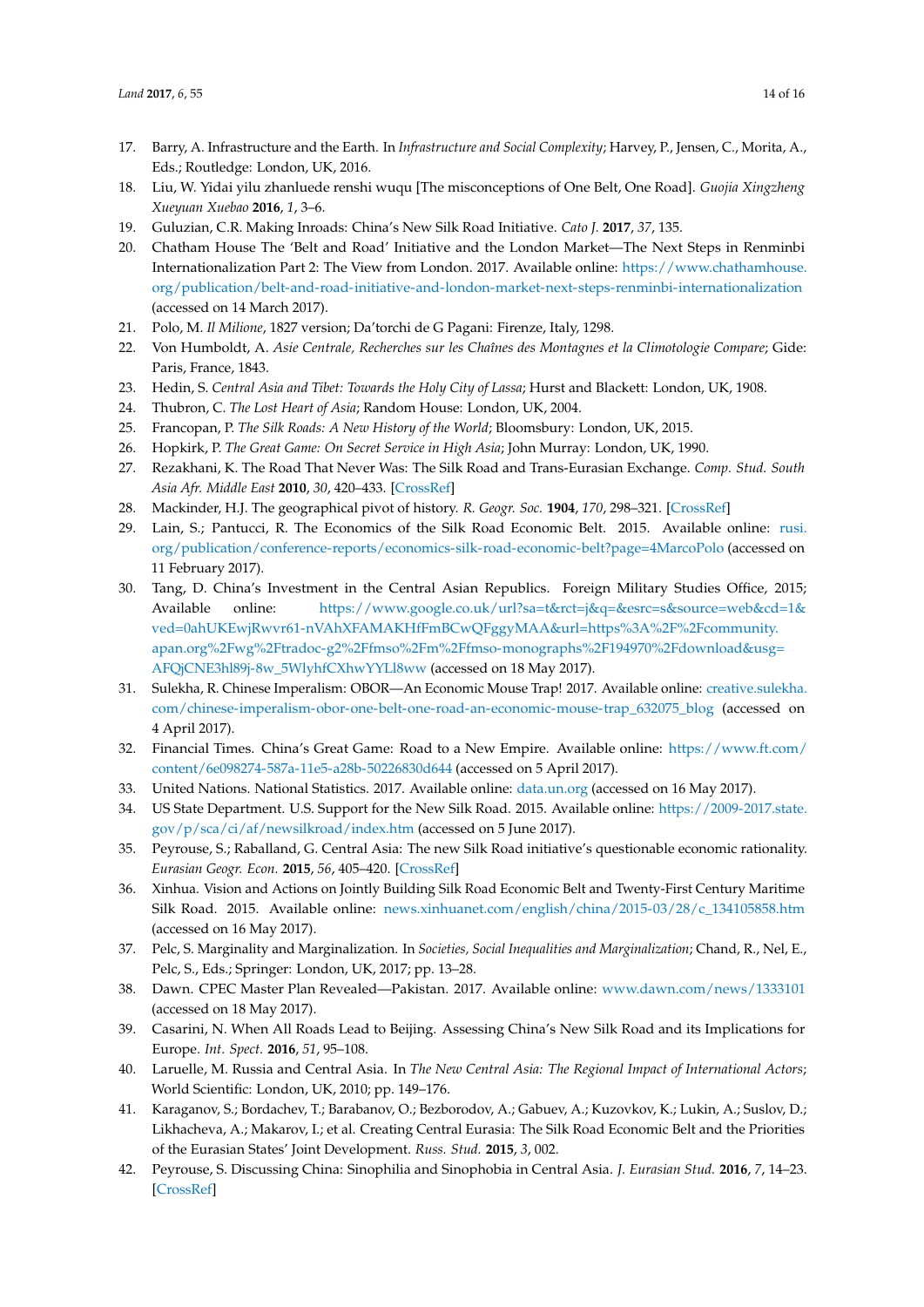- <span id="page-14-0"></span>43. Gullette, D.; Heathershaw, J. The affective politics of sovereignty: Reflecting on the 2010 conflict in Kyrgyzstan. *Natl. Pap.* **2015**, *43*, 122–139. [\[CrossRef\]](http://dx.doi.org/10.1080/00905992.2014.970526)
- <span id="page-14-1"></span>44. Megoran, N.; Satybaldieva, E.; Lewis, D.; Heathershaw, J. Peacebuilding and Reconciliation Projects in Southern Kyrgyzstan. Working Paper; Stockholm International Peace Research Institute/Open Society Foundation, 2014. Available online: <www.sipri.org/sites/default/files/SIPRI-OSFno2WP.pdf> (accessed on 13 June 2017).
- <span id="page-14-2"></span>45. EurasiaNet. Kyrgyzstan Reaches New Heights of Debt. 2016. Available online: [www.eurasianet.org/node/](www.eurasianet.org/node/79531) [79531](www.eurasianet.org/node/79531) (accessed on 5 June 2016).
- <span id="page-14-3"></span>46. UK Foreign Office. The China-Kyrgyzstan-Uzbekistan Railway Project. 2014. Available online: [https:](https://www.gov.uk/government/publications/the-china-kyrgyzstan-uzbekistan-railway-project) [//www.gov.uk/government/publications/the-china-kyrgyzstan-uzbekistan-railway-project](https://www.gov.uk/government/publications/the-china-kyrgyzstan-uzbekistan-railway-project) (accessed on 4 June 2016).
- <span id="page-14-4"></span>47. Ramani, S. Kyrgyzstan's Risky Open Borders Experiment. Diplomat, 2015. Available online: [thediplomat.](thediplomat.com/2015/08/kyrgyzstans-risky-open-borders-experiment/) [com/2015/08/kyrgyzstans-risky-open-borders-experiment/](thediplomat.com/2015/08/kyrgyzstans-risky-open-borders-experiment/) (accessed on 20 May 2017).
- <span id="page-14-5"></span>48. Clarke, M. China's Terrorist Problem Goes Global. The Diplomat, 2016. Available online: [thediplomat.com/](thediplomat.com/2016/09/chinas-terrorist-problem-goes-global/) [2016/09/chinas-terrorist-problem-goes-global/](thediplomat.com/2016/09/chinas-terrorist-problem-goes-global/) (accessed on 20 May 2017).
- <span id="page-14-6"></span>49. Soong, J. The Political Economy of Development between China and the ASEAN States: Opportunity and Challenge. *Chin. Econ.* **2016**, *49*, 395–399. [\[CrossRef\]](http://dx.doi.org/10.1080/10971475.2016.1207972)
- <span id="page-14-7"></span>50. Reeves, M. Infrastructural Hope: Anticipating 'Independent Roads' and Territorial Integrity in Southern Kyrgyzstan. *Ethnos* **2017**, *82*, 711–737. [\[CrossRef\]](http://dx.doi.org/10.1080/00141844.2015.1119176)
- <span id="page-14-8"></span>51. Heathershaw, J.; Cooley, A. Offshore Central Asia: An Introduction. *Cent. Asian Surv.* **2015**, *34*, 1–10. [\[CrossRef\]](http://dx.doi.org/10.1080/02634937.2015.1008816)
- <span id="page-14-9"></span>52. Howard, K.W.; Howard, K.K. The new "Silk Road Economic Belt" as a threat to the sustainable management of Central Asia's transboundary water resources. *Environ. Earth Sci.* **2016**, *75*, 1–12. [\[CrossRef\]](http://dx.doi.org/10.1007/s12665-016-5752-9)
- <span id="page-14-10"></span>53. Robinson, S. Land degradation in Central Asia: Evidence, perception and policy. In *The End of Desertification?* Behnke, R., Mortimore, M., Eds.; Springer: Berlin, Germany, 2016; pp. 451–490.
- <span id="page-14-11"></span>54. Abdolvand, B.; Mez, L.; Winter, K.; Mirsaeedi-Gloßner, S.; Schütt, B.; Rost, K.; Bar, J. The dimension of water in Central Asia: Security concerns and the long road of capacity building. *Environ. Earth Sci.* **2015**, *73*, 897–912. [\[CrossRef\]](http://dx.doi.org/10.1007/s12665-014-3579-9)
- <span id="page-14-12"></span>55. Carruthers, A.; Miller, J.H. *Unknown Mongolia: A Record of Travel and Exploration in North-West Mongolia and Dzungaria*; Hutchinson & Company: London, UK, 1914; Volume 2.
- <span id="page-14-13"></span>56. MacFarquhar, R.; Fairbank, D.; Twichett, D. *Cambridge History of China: The People's Republic, Part 2: Revolutions within the Chinese Revolution, 1966–1982*; Cambridge University Press: Cambridge, UK, 1991.
- <span id="page-14-14"></span>57. ODI (Overseas Development Institute). Earthquake Science and Hazard in Central Asia. 2016. Available online: <www.odi.org/sites/odi.org.uk/files/resource-documents/11151.pdf> (accessed on 18 May 2017).
- <span id="page-14-15"></span>58. Mirzabaev, A.; Ahmed, M.; Werner, J.; Pender, J.; Louhaichi, M. Rangelands of Central Asia: Challenges and opportunities. *J. Arid Land* **2016**, *8*, 93–108. [\[CrossRef\]](http://dx.doi.org/10.1007/s40333-015-0057-5)
- <span id="page-14-16"></span>59. Granit, J.; Jägerskog, A.; Löfgren, R.; Bullock, A.; de Gooijer, G.; Pettigrew, S.; Lindström, A. *Regional Water Intelligence Report Central Asia*; SIWI: Stockholm, Sweden, 2010. Available online: [watergovernance.org/](watergovernance.org/resources/regional-water-intelligence-report-central-asia/) [resources/regional-water-intelligence-report-central-asia/](watergovernance.org/resources/regional-water-intelligence-report-central-asia/) (accessed on 18 May 2017).
- <span id="page-14-17"></span>60. IRIN. Hope and Fear: Kyrgyz Migrants in Russia. 2015. Available online: [http://www.irinnews.org/report/](http://www.irinnews.org/report/101398/hope-and-fear-kyrgyz-migrants-russia) [101398/hope-and-fear-kyrgyz-migrants-russia](http://www.irinnews.org/report/101398/hope-and-fear-kyrgyz-migrants-russia) (accessed on 24 June 2017).
- <span id="page-14-18"></span>61. Pantucci, R. Looking West: China and Central Asia. 2015. Available online: [http://chinaincentralasia.com/](http://chinaincentralasia.com/2015/04/16/looking-west-china-and-central-asia/) [2015/04/16/looking-west-china-and-central-asia/](http://chinaincentralasia.com/2015/04/16/looking-west-china-and-central-asia/) (accessed on 16 March 2017).
- <span id="page-14-19"></span>62. Farchy, J. China Plans to Invest \$1.9 bn in Kazakh Agriculture. 2017. Available online: [www.ft.com/content/](www.ft.com/content/9c84a0f4-15d3-11e6-9d98-00386a18e39d) [9c84a0f4-15d3-11e6-9d98-00386a18e39d](www.ft.com/content/9c84a0f4-15d3-11e6-9d98-00386a18e39d) (accessed on 27 May 2017).
- <span id="page-14-20"></span>63. Putz, K. After Opposition Leader Is Detained, Protests Kick off in Kyrgyzstan. The Diplomat, 2017. Available online: <thediplomat.com/2017/02/after-opposition-leader-is-detained-protests-kick-off-in-kyrgyzstan/> (accessed on 4 June 2017).